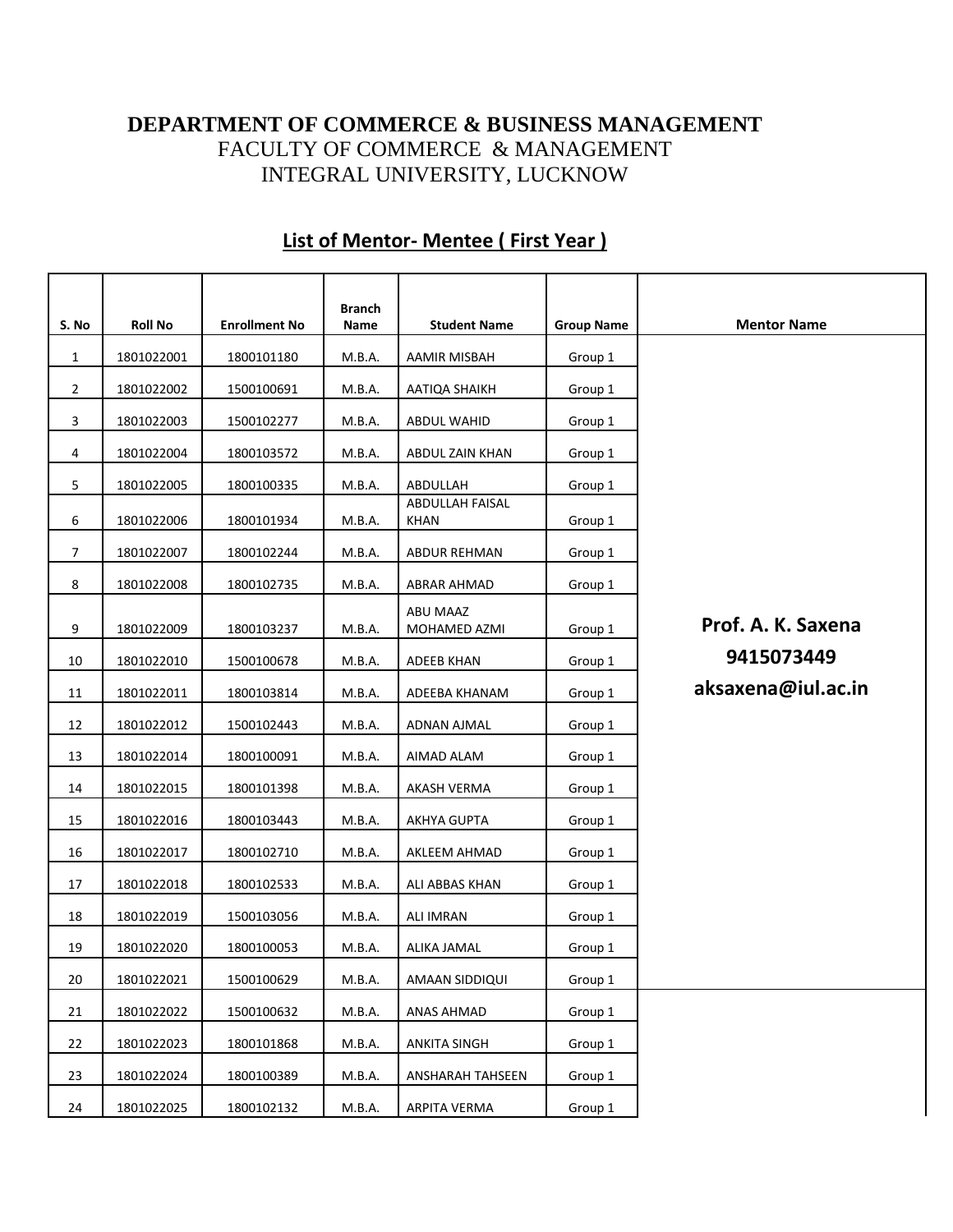| 25 | 1801022026 | 1800103450 | M.B.A. | ARSH ABBAS                      | Group 1 |                        |
|----|------------|------------|--------|---------------------------------|---------|------------------------|
| 26 | 1801022027 | 1800102534 | M.B.A. | ASDULLAH SHAIKH                 | Group 1 |                        |
| 27 | 1801022028 | 1800101808 | M.B.A. | ASHUTOSH KUMAR<br><b>TIWARI</b> | Group 1 |                        |
| 28 | 1801022029 | 1800100388 | M.B.A. | AYUSHI SEHGAL                   | Group 1 |                        |
| 29 | 1801022030 | 1200100520 | M.B.A. | DANISH WASIM                    | Group 1 |                        |
| 30 | 1801022031 | 1800100055 | M.B.A. | DEVOSHRI SENGUPTA               | Group 1 |                        |
| 31 | 1801022032 | 1800100642 | M.B.A. | <b>FAISAL ALI</b>               | Group 1 | Dr. Syed Shahid Mazhar |
| 32 | 1801022033 | 1500100628 | M.B.A. | <b>FAIZA FATIMA</b>             | Group 1 | 8303214520             |
| 33 | 1801022034 | 1500102238 | M.B.A. | FAIZAN ULLAH BAIG               | Group 1 | ssmazhar@iul.ac.in     |
| 34 | 1801022035 | 1500100723 | M.B.A. | <b>FAIZUR RAHMAN</b>            | Group 1 |                        |
| 35 | 1801022036 | 1800101887 | M.B.A. | <b>FARDEEN KHAN</b>             | Group 1 |                        |
| 36 | 1801022037 | 1800101694 | M.B.A. | FARHAN AHMAD                    | Group 1 |                        |
| 37 | 1801022038 | 1400101837 | M.B.A. | <b>FARHAT DEEBA</b>             | Group 1 |                        |
| 38 | 1801022039 | 1800101387 | M.B.A. | <b>FARIHA KAFIL</b>             | Group 1 |                        |
| 39 | 1801022040 | 1800100144 | M.B.A. | <b>GULISTA ANJUM</b>            | Group 1 |                        |
| 40 | 1801022041 | 1800103340 | M.B.A. | <b>GURDEEP SINGH</b>            | Group 1 |                        |
| 41 | 1801022042 | 1800101220 | M.B.A. | <b>HABIBUR RAHMAN</b>           | Group 1 |                        |
| 42 | 1801022043 | 1800101843 | M.B.A. | HASAN BASHEER ZAIDI             | Group 1 |                        |
| 43 | 1801022044 | 1800101351 | M.B.A. | <b>HASSAN AHMAD</b>             | Group 1 |                        |
| 44 | 1801022045 | 1800100512 | M.B.A. | <b>IQRA FATIMA KHAN</b>         | Group 1 |                        |
| 45 | 1801022046 | 1800102946 | M.B.A. | <b>IQRA QAZI</b>                | Group 1 |                        |
| 46 | 1801022047 | 1500102708 | M.B.A. | JAVED AHMAD                     | Group 1 | Dr. Adeel Maqbool      |
| 47 | 1801022048 | 1400101567 | M.B.A. | <b>JAYA AGNIHOTRI</b>           | Group 1 | 9794386060             |
| 48 | 1801022049 | 1500102606 | M.B.A. | <b>JISHA KUNJU</b>              | Group 1 | amaqbool@iul.ac.in     |
| 49 | 1801022050 | 1500101865 | M.B.A. | JIYAUL MUSTAFA                  | Group 1 |                        |
| 50 | 1801022052 | 1800101026 | M.B.A. | KM. PRAGYA SINGH                | Group 1 |                        |
| 51 | 1801022053 | 1502600038 | M.B.A. | MADHAV                          | Group 1 |                        |
| 52 | 1801022054 | 1800100209 | M.B.A. | MARIYAM FATIMA                  | Group 1 |                        |
| 53 | 1801022055 | 1500100620 | M.B.A. | MARIYAM FATMA                   | Group 1 |                        |
| 54 | 1801022056 | 1500101818 | M.B.A. | <b>MD ATAULLAH</b>              | Group 1 |                        |
| 55 | 1801022057 | 1800102450 | M.B.A. | MD. AMEER KHUSRU                | Group 1 |                        |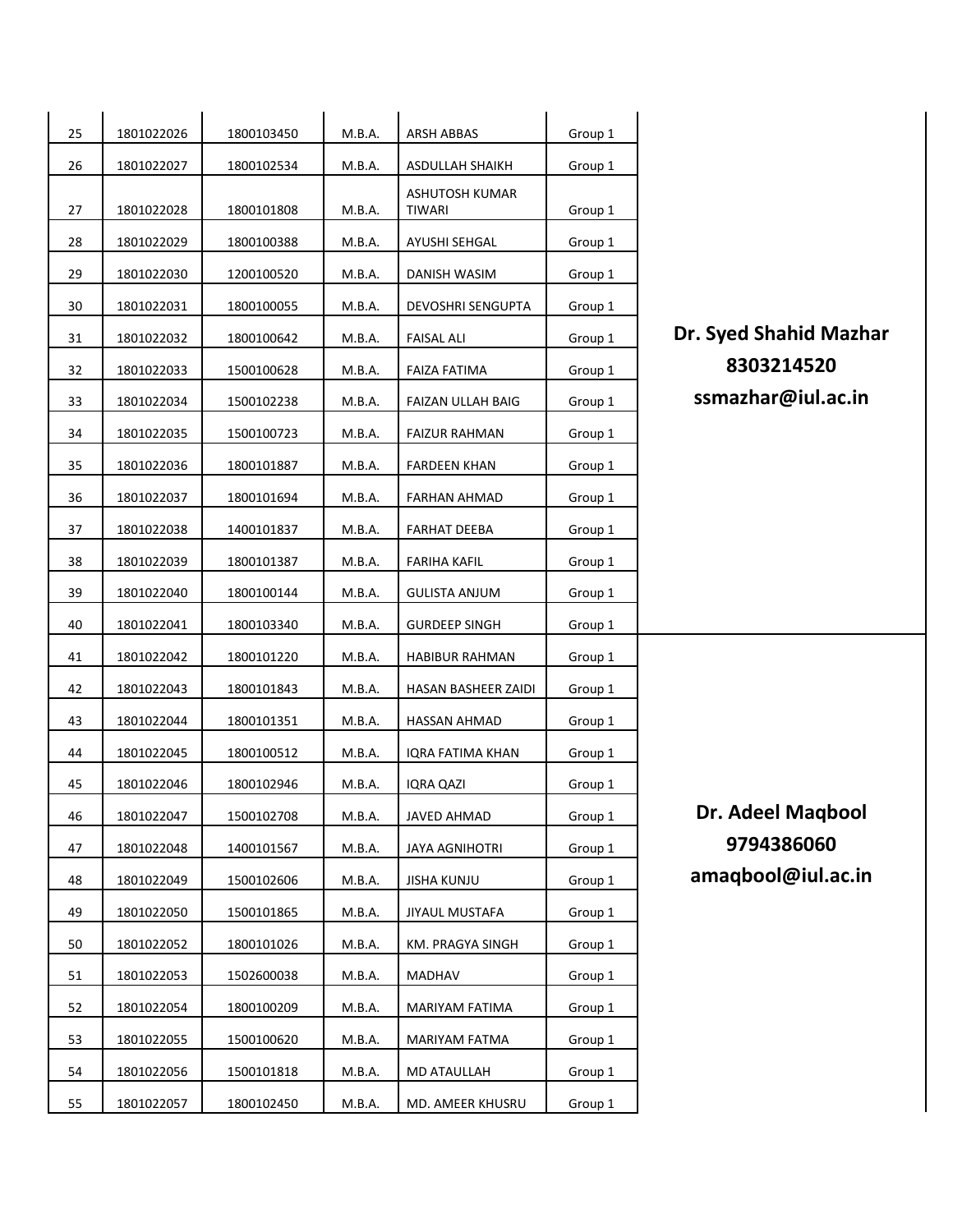| 56 | 1801022058 | 1800101815 | M.B.A. | MEGHA GOSWAMI                  | Group 1 |                   |
|----|------------|------------|--------|--------------------------------|---------|-------------------|
| 57 | 1801022060 | 1400101106 | M.B.A. | MOHAMMAD KAIF                  | Group 1 |                   |
| 58 | 1801022061 | 1800102051 | M.B.A. | MOHAMMAD SAIF                  | Group 1 |                   |
| 59 | 1801022062 | 1800102565 | M.B.A. | MOHAMMAD SHARIF<br>KHAN        | Group 1 |                   |
| 60 | 1801022063 | 1800102633 | M.B.A. | MOHAMMED SALMAN                | Group 1 |                   |
| 61 | 1801022064 | 1800101813 | M.B.A. | MOHD ALIM<br><b>FAROOQUI</b>   | Group 1 |                   |
| 62 | 1801022066 | 1800100247 | M.B.A. | <b>MOHD ANAS</b>               | Group 1 |                   |
| 63 | 1801022068 | 1800101577 | M.B.A. | MOHD ASIF ALI                  | Group 1 |                   |
| 64 | 1801022069 | 1800103868 | M.B.A. | MOHD EHTISHAM<br>AHMED         | Group 1 |                   |
| 65 | 1801022070 | 1800100107 | M.B.A. | <b>MOHD IRFAN</b>              | Group 1 |                   |
| 66 | 1801022085 | 1800103176 | M.B.A. | NAJIYA ZEHRA                   | Group 1 |                   |
| 67 | 1801022090 | 1500101945 | M.B.A. | NIDHI SINGH                    | Group 1 |                   |
| 68 | 1801022134 | 1800103986 | M.B.A. | AARIZ KAMAAL                   | Group 1 |                   |
| 69 | 1801022139 | 1800103939 | M.B.A. | TABISH ALAM<br><b>FAROOQUI</b> | Group 1 |                   |
| 70 | 1801022140 | 1800104039 | M.B.A. | KHADIJAH HASSAN<br>ABUBAKAR    | Group 1 |                   |
| 71 | 1801022013 | 1800100115 | M.B.A. | <b>AFREEN KHAN</b>             | Group 2 |                   |
| 72 | 1801022051 | 1800102765 | M.B.A. | <b>KAPIL DEV</b>               | Group 2 | Dr. Asma Farooque |
| 73 | 1801022059 | 1800103543 | M.B.A. | MERAJUDDIN BUKSH               | Group 2 | 9839134748        |
| 74 | 1801022065 | 1800103262 | M.B.A. | MOHD AMMAR                     | Group 2 | asma@iul.ac.in    |
| 75 | 1801022067 | 1800102823 | M.B.A. | MOHD ARISH                     | Group 2 |                   |
| 76 | 1801022071 | 1800100215 | M.B.A. | MOHD JAMEEL<br>SIDDIQUI        | Group 2 |                   |
| 77 | 1801022072 | 1800102463 | M.B.A. | MOHD JAVED                     | Group 2 |                   |
| 78 | 1801022073 | 1800100982 | M.B.A. | MOHD MAHMOOD<br>ALAM           | Group 2 |                   |
| 79 | 1801022074 | 1500101814 | M.B.A. | <b>MOHD PARVEJ</b>             | Group 2 |                   |
| 80 | 1801022075 | 1800102143 | M.B.A. | MOHD RAMEEZ KHAN               | Group 2 |                   |
| 81 | 1801022076 | 1800103333 | M.B.A. | MOHD SAQIB RAIS                | Group 2 |                   |
| 82 | 1801022077 | 1800101657 | M.B.A. | MOHD SAQUIB                    | Group 2 |                   |
| 83 | 1801022078 | 1800100991 | M.B.A. | MOHD SHADAB                    | Group 2 |                   |
| 84 | 1801022079 | 1800101635 | M.B.A. | MOHD SHARIQUE                  | Group 2 |                   |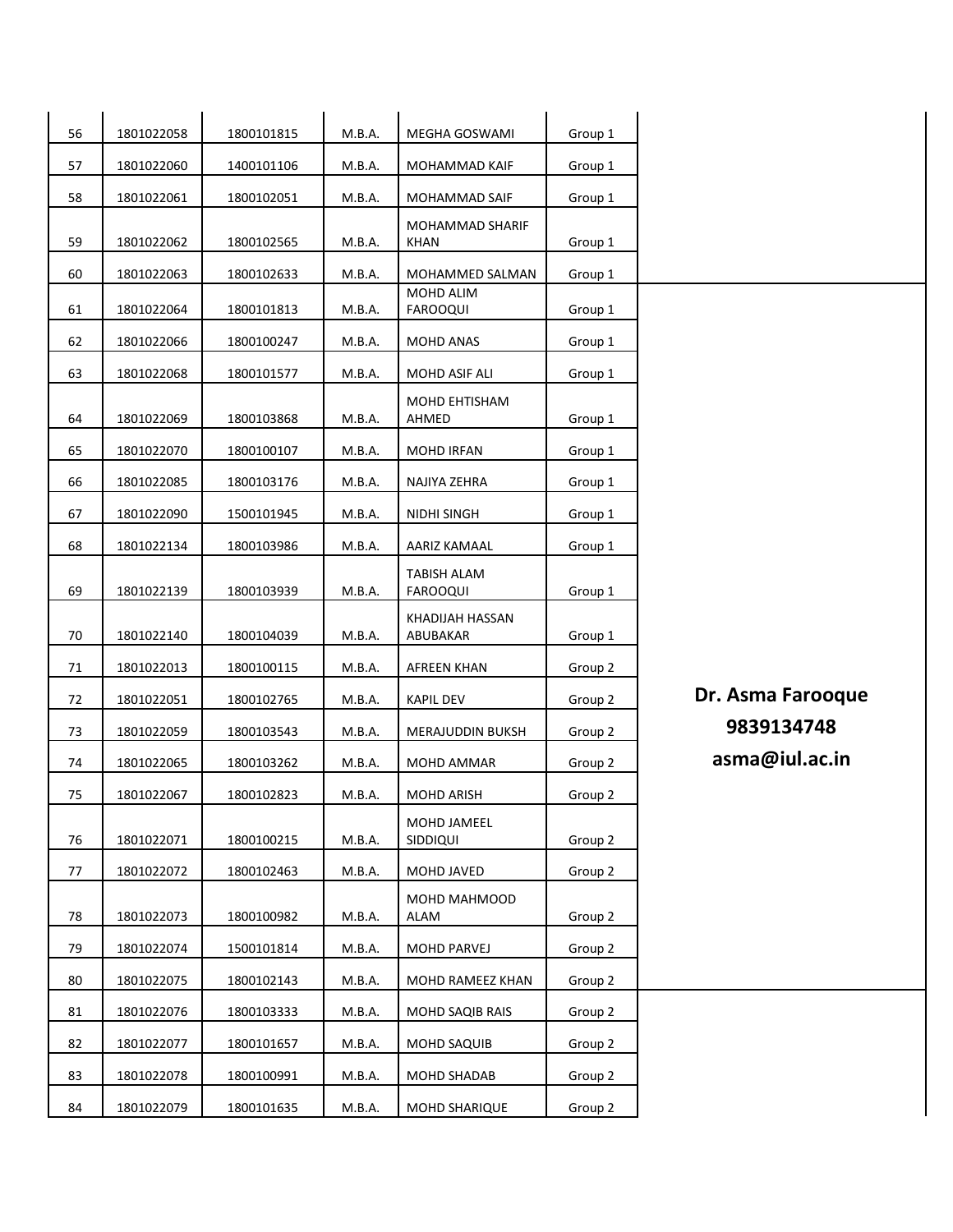|     |            |            |        | <b>KHAN</b>           |         |                           |
|-----|------------|------------|--------|-----------------------|---------|---------------------------|
| 85  | 1801022080 | 1800102186 | M.B.A. | MOHD SUFIYAN          | Group 2 |                           |
| 86  | 1801022081 | 1500100721 | M.B.A. | MOHD. ADIL            | Group 2 |                           |
| 87  | 1801022082 | 1500100806 | M.B.A. | MOHD. AQIB JAVED      | Group 2 |                           |
| 88  | 1801022083 | 1800103849 | M.B.A. | MOHD. ZAFAR           | Group 2 |                           |
| 89  | 1801022084 | 1500102963 | M.B.A. | MOHD.WASIF ANSARI     | Group 2 |                           |
| 90  | 1801022086 | 1800102519 | M.B.A. | NASHRA NASIR          | Group 2 |                           |
| 91  | 1801022087 | 1500101521 | M.B.A. | NAWAZ AHMAD           | Group 2 |                           |
| 92  | 1801022088 | 1800102919 | M.B.A. | NIDA FATIMA           | Group 2 | <b>Dr. Gaurav Bisaria</b> |
| 93  | 1801022089 | 1500100695 | M.B.A. | NIDA KHAN             | Group 2 | 9415345928                |
| 94  | 1801022091 | 1800100394 | M.B.A. | NOMAN AHMAD           | Group 2 | gaurav@iul.ac.in          |
| 95  | 1801022092 | 1800101552 | M.B.A. | <b>NUREEN FARHEEN</b> | Group 2 |                           |
| 96  | 1801022093 | 1500101729 | M.B.A. | NUSHRAT FAROOQUI      | Group 2 |                           |
| 97  | 1801022094 | 1800100385 | M.B.A. | PREETI BHARTI         | Group 2 |                           |
| 98  | 1801022095 | 1800103307 | M.B.A. | PREETI SONI           | Group 2 |                           |
| 99  | 1801022096 | 1800101474 | M.B.A. | QUDSIYA AAYSHA        | Group 2 |                           |
| 100 | 1801022097 | 1800101662 | M.B.A. | RASHMI RAJ            | Group 2 |                           |
| 101 | 1801022098 | 1800101352 | M.B.A. | REHAN AHMAD           | Group 2 |                           |
| 102 | 1801022099 | 1800103779 | M.B.A. | REHANA BANO           | Group 2 |                           |
| 103 | 1801022100 | 1800101986 | M.B.A. | RITIKA SONI           | Group 2 |                           |
| 104 | 1801022101 | 1400100353 | M.B.A. | RUSMA USMANI          | Group 2 |                           |
| 105 | 1801022102 | 1400101200 | M.B.A. | SABA PARVEEN          | Group 2 |                           |
| 106 | 1801022103 | 1500100779 | M.B.A. | SADAF MASOOD KHAN     | Group 2 | Dr. Rizwana Atiq          |
| 107 | 1801022104 | 1500102166 | M.B.A. | SADIYA PARVEEN        | Group 2 | 9621077583                |
| 108 | 1801022105 | 1500102196 | M.B.A. | SALEEM AHMAD          | Group 2 | rizwana@iul.ac.in         |
| 109 | 1801022106 | 1800101812 | M.B.A. | SAMAN FATIMA          | Group 2 |                           |
| 110 | 1801022107 | 1800100248 | M.B.A. | SANA SIDDIQUI         | Group 2 |                           |
| 111 | 1801022108 | 1500100699 | M.B.A. | SAYED ZAKIR HUSAIN    | Group 2 |                           |
| 112 | 1801022109 | 1500102558 | M.B.A. | SHABANA AJAM          | Group 2 |                           |
| 113 | 1801022110 | 1800100562 | M.B.A. | SHABNAM PARVEEN       | Group 2 |                           |
| 114 | 1801022111 | 1800100028 | M.B.A. | SHAFEYA NAUSHEEN      | Group 2 |                           |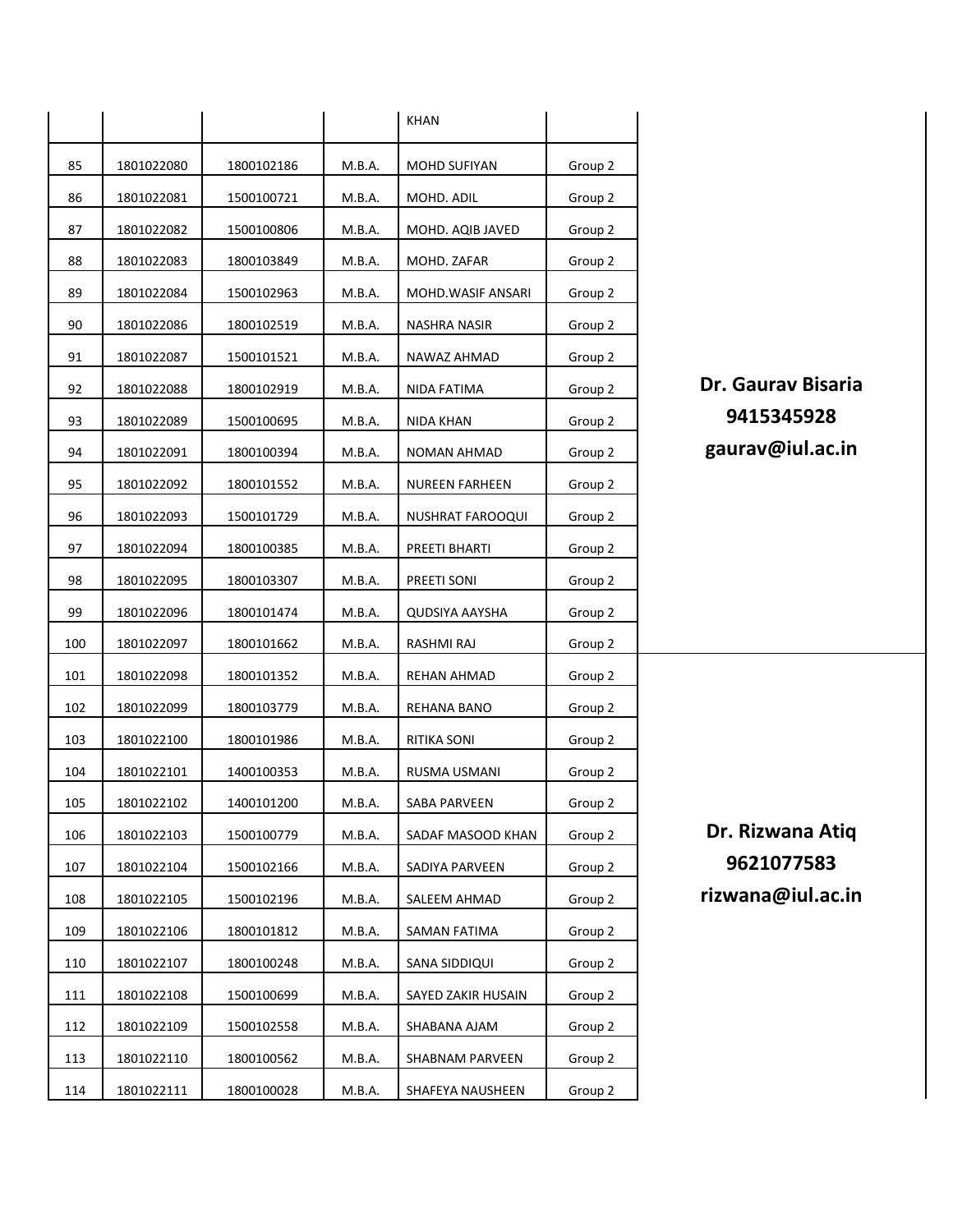| 115 | 1801022112 | 1400100970 | M.B.A. | SHAH NIDAL AHMAD       | Group 2 |                    |
|-----|------------|------------|--------|------------------------|---------|--------------------|
| 116 | 1801022113 | 1800101364 | M.B.A. | SHAHNAVAZ              | Group 2 |                    |
| 117 | 1801022114 | 1800101932 | M.B.A. | SHAHNELA ZEB           | Group 2 |                    |
| 118 | 1801022115 | 1800103566 | M.B.A. | SHARIQUE SHAIKH        | Group 2 |                    |
| 119 | 1801022116 | 1800100382 | M.B.A. | SHAYAM AHAMAD          | Group 2 |                    |
| 120 | 1801022117 | 1800100327 | M.B.A. | SHIVAM SHARMA          | Group 2 |                    |
| 121 | 1801022118 | 1800100048 | M.B.A. | SONALIKA<br>SRIVASTAVA | Group 2 |                    |
| 122 | 1801022119 | 1800101565 | M.B.A. | SUDHANSHU SINGH        | Group 2 |                    |
| 123 | 1801022120 | 1800102282 | M.B.A. | <b>SUMBUL SAJID</b>    | Group 2 |                    |
| 124 | 1801022121 | 1800100387 | M.B.A. | SYED OWAIS ALI         | Group 2 |                    |
| 125 | 1801022122 | 1800102409 | M.B.A. | SYED SALMAN IMAM       | Group 2 |                    |
| 126 | 1801022123 | 1800103548 | M.B.A. | SYED TAHA ASHRAF       | Group 2 |                    |
| 127 | 1801022124 | 1800102535 | M.B.A. | <b>TANVEER KHAN</b>    | Group 2 |                    |
| 128 | 1801022125 | 1800100219 | M.B.A. | <b>TAUQEER HUSSAIN</b> | Group 2 | Mr. Amit Kr. Goel  |
| 129 | 1801022126 | 1500102482 | M.B.A. | <b>UMME HABIBA</b>     | Group 2 | 9919773779         |
| 130 | 1801022127 | 1800101013 | M.B.A. | UTKARSH SRIVASTAVA     | Group 2 | amitgoel@iul.ac.in |
| 131 | 1801022128 | 1800100261 | M.B.A. | VAREESHA KHAN          | Group 2 |                    |
| 132 | 1801022129 | 1500100689 | M.B.A. | <b>WAJID SAEED</b>     | Group 2 |                    |
| 133 | 1801022130 | 1500100724 | M.B.A. | WASIM AHMAD            | Group 2 |                    |
| 134 | 1801022131 | 1800101778 | M.B.A. | <b>ZEESHAN KHAN</b>    | Group 2 |                    |
| 135 | 1801022132 | 1800101366 | M.B.A. | ZEHRA FATIMA           | Group 2 |                    |
| 136 | 1801022133 | 1800100027 | M.B.A. | ZOYA CHOUDHRY          | Group 2 |                    |
| 137 | 1801022135 | 1500102710 | M.B.A. | <b>ADNAN ANIS</b>      | Group 2 |                    |
| 138 | 1801022136 | 1800103937 | M.B.A. | LUCKY AGHA             | Group 2 |                    |
| 139 | 1801022137 | 1800104001 | M.B.A. | MOHD ARQUAM<br>KHAN    | Group 2 |                    |
| 140 | 1801022138 | 1800100459 | M.B.A. | RIDA SHAFI             | Group 2 |                    |
| 141 | 1801162001 | 1800103206 | M.Com. | ANURAG VERMA           | Group 1 |                    |
| 142 | 1801162002 | 1800103866 | M.Com. | DIKSHA CHADDHA         | Group 1 |                    |
| 143 | 1801162003 | 1500102505 | M.Com. | FOUZIA FATIMA          | Group 1 |                    |
| 144 | 1801162004 | 1400101267 | M.Com. | HIMANSHI DAULTANI      | Group 1 |                    |
| 145 | 1801162005 | 1500101835 | M.Com. | <b>MARIA WARSI</b>     | Group 1 |                    |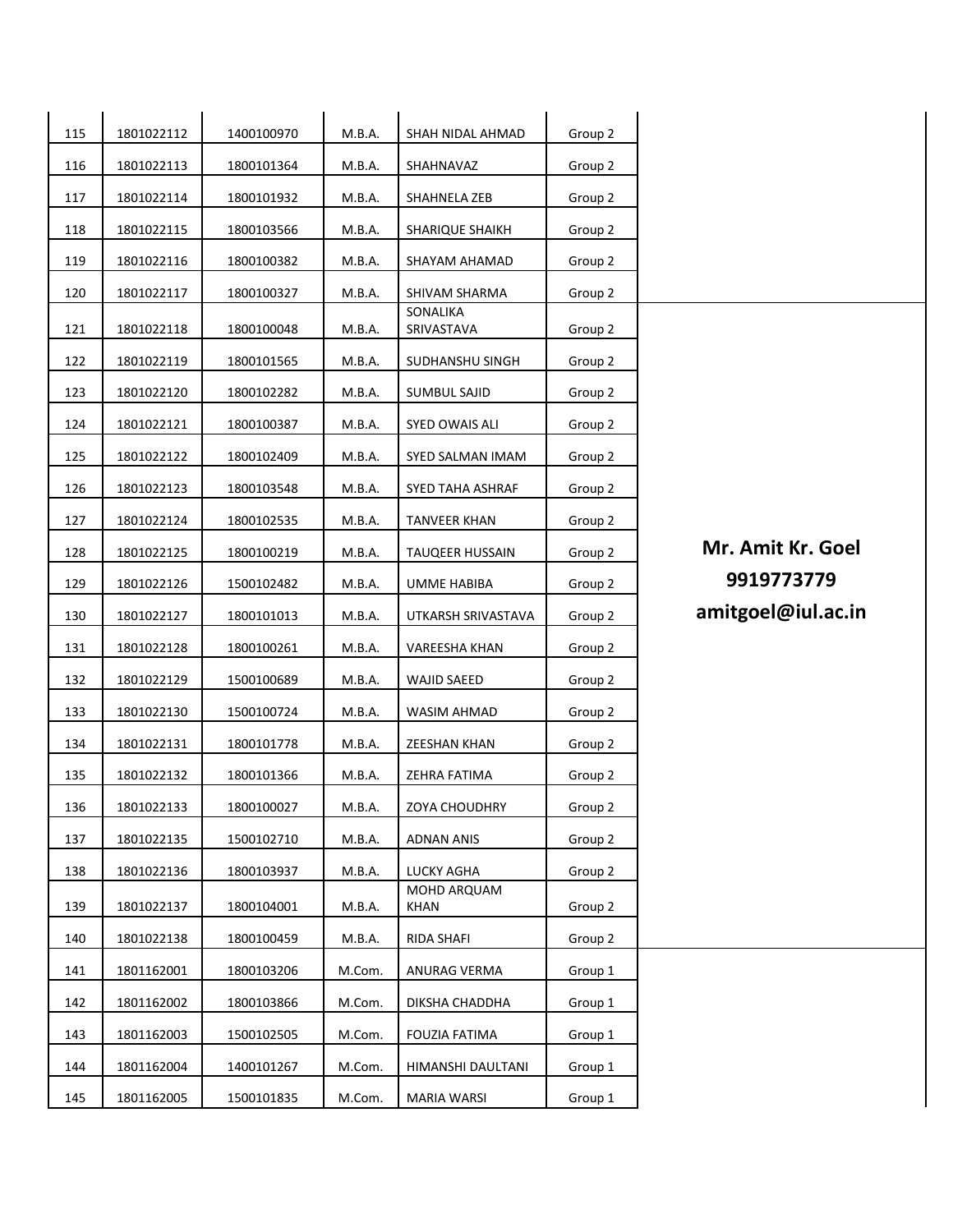| 146 | 1801162006 | 1800103205 | M.Com.        | MARIA ZAINAB               | Group 1 |
|-----|------------|------------|---------------|----------------------------|---------|
| 147 | 1801162007 | 1800102681 | M.Com.        | MD. HAMID                  | Group 1 |
| 148 | 1801162008 | 1800101517 | M.Com.        | SHARIQUE AZIZ              | Group 1 |
| 149 | 1801162009 | 1500102188 | M.Com.        | SHIVAM VERMA               | Group 1 |
| 150 | 1801162010 | 1800102819 | M.Com.        | SONAL SINGH                | Group 1 |
| 151 | 1801162011 | 1400101293 | M.Com.        | SWECHCHHA TRIPATHI         | Group 1 |
| 152 | 1801029001 | 1800100233 | B.B.A.        | AASHIE GUPTA               | Group 1 |
| 153 | 1801029003 | 1800103773 | <b>B.B.A.</b> | ABDUL AZIZ KHAN            | Group 1 |
| 154 | 1801029004 | 1800103535 | <b>B.B.A.</b> | ABDUL SAJID KHAN           | Group 1 |
| 155 | 1801029005 | 1800102175 | B.B.A.        | ABDULLAH<br>MOHAMMAD SAEED | Group 1 |
| 156 | 1801029006 | 1800103790 | B.B.A.        | ABHISHEK SRIVASTAV         | Group 1 |
| 157 | 1801029007 | 1800102617 | <b>B.B.A.</b> | ADESH YADAV                | Group 1 |
| 158 | 1801029008 | 1800101555 | <b>B.B.A.</b> | ADNAN SALAM                | Group 1 |
| 159 | 1801029009 | 1800101769 | B.B.A.        | ADNANUL HAQUE              | Group 1 |
| 160 | 1801029010 | 1800102782 | B.B.A.        | AFFAN ARSHAD               | Group 1 |
| 161 | 1801029011 | 1800103468 | B.B.A.        | AFFAN KHAN                 | Group 1 |
| 162 | 1801029012 | 1800101383 | B.B.A.        | AFJAL HUSSAIN              | Group 1 |
| 163 | 1801029013 | 1800102076 | <b>B.B.A.</b> | AFREEN RIAZ                | Group 1 |
| 164 | 1801029014 | 1800101634 | <b>B.B.A.</b> | AFSAR BANO                 | Group 1 |
| 165 | 1801029015 | 1800102730 | <b>B.B.A.</b> | AFTAB BEG                  | Group 1 |
| 166 | 1801029016 | 1800103512 | B.B.A.        | AHMAD BADARU<br>WAZIRI     | Group 1 |
| 167 | 1801029017 | 1800103576 | B.B.A.        | AHMAD FAROOQUI             | Group 1 |
| 168 | 1801029018 | 1800103886 | B.B.A.        | AJAZUL SIDDIQI             | Group 1 |
| 169 | 1801029019 | 1800103018 | <b>B.B.A.</b> | AKHAND MISHRA              | Group 1 |
| 170 | 1801029020 | 1800100776 | <b>B.B.A.</b> | ALINA FATIMA               | Group 1 |
| 171 | 1801029021 | 1800101900 | <b>B.B.A.</b> | ALISHA FATIMA              | Group 1 |
| 172 | 1801029022 | 1800102863 | B.B.A.        | <b>ALTAF AHMAD</b>         | Group 1 |
| 173 | 1801029023 | 1800100237 | <b>B.B.A.</b> | AMBUJ JAISWAL              | Group 1 |
| 174 | 1801029024 | 1800103683 | B.B.A.        | <b>ANAS KHAN</b>           | Group 1 |
| 175 | 1801029025 | 1800101513 | <b>B.B.A.</b> | <b>ANKIT RAJ</b>           | Group 1 |

Dr. Farhina S. Khan <sup>1801029001</sup> <sup>1800100233</sup> B.B.A. AASHIE GUPTA Group 1 **8299153334** farhina@iul.ac.in

**Ms. Orooj Siddiqui**  <sup>1801029020</sup> <sup>1800100776</sup> B.B.A. ALINA FATIMA Group 1 **9838669865** orooj@iul.ac.in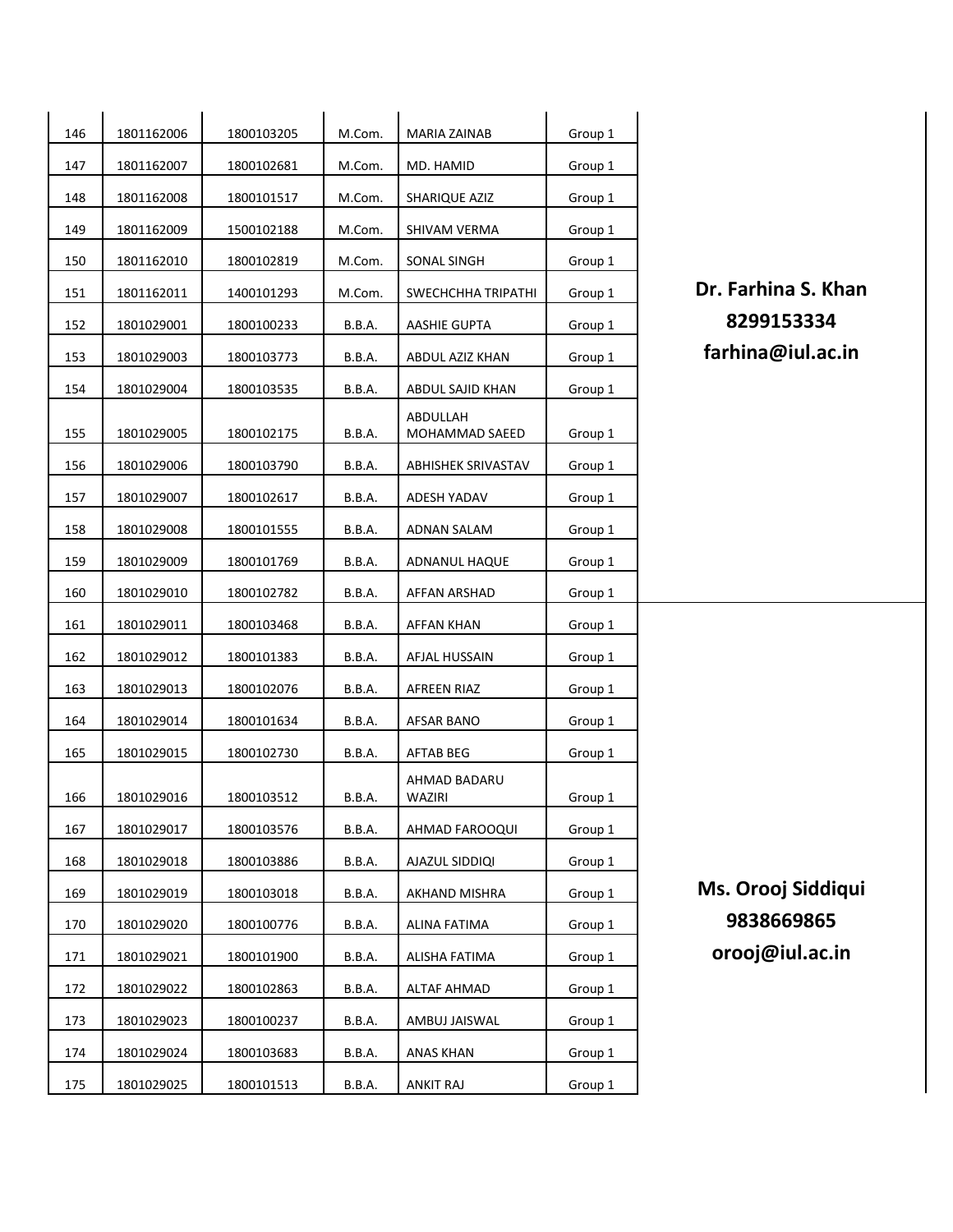| 176 | 1801029026 | 1800103493 | B.B.A.        | ANSHARA SHAMIM                       | Group 1 |                  |
|-----|------------|------------|---------------|--------------------------------------|---------|------------------|
| 177 | 1801029027 | 1800100643 | B.B.A.        | ARBAB AIJAZ                          | Group 1 |                  |
| 178 | 1801029029 | 1800100324 | <b>B.B.A.</b> | ARSALAN AFZAL                        | Group 1 |                  |
| 179 | 1801029030 | 1800101451 | B.B.A.        | ARSALAN HERMAIN                      | Group 1 |                  |
| 180 | 1801029031 | 1800102997 | <b>B.B.A.</b> | ARSHAD JAMAL                         | Group 1 |                  |
| 181 | 1801029032 | 1800102810 | <b>B.B.A.</b> | ARSHAD KHAN                          | Group 1 |                  |
| 182 | 1801029033 | 1800103842 | B.B.A.        | ARYAN KAUSHAL                        | Group 1 |                  |
| 183 | 1801029034 | 1800102392 | B.B.A.        | <b>ARYAN SINGH</b>                   | Group 1 |                  |
| 184 | 1801029035 | 1800103423 | <b>B.B.A.</b> | <b>ASHIF AHMAD</b>                   | Group 1 |                  |
| 185 | 1801029036 | 1800101397 | <b>B.B.A.</b> | <b>ASHISH KUMAR</b><br><b>MISHRA</b> | Group 1 |                  |
|     |            |            |               |                                      |         |                  |
| 186 | 1801029037 | 1800102483 | B.B.A.        | ASHUTOSH KUMAR                       | Group 1 |                  |
| 187 | 1801029038 | 1800101761 | <b>B.B.A.</b> | <b>ASIF RAZA</b>                     | Group 1 |                  |
| 188 | 1801029039 | 1800102529 | <b>B.B.A.</b> | ASRA USMANI                          | Group 1 |                  |
| 189 | 1801029040 | 1800102344 | <b>B.B.A.</b> | ASTHA SRIVASTAVA                     | Group 1 | Dr. Firoz Husain |
| 190 | 1801029041 | 1800103405 | B.B.A.        | <b>ATAUR RAHMAN</b>                  | Group 1 | 9616582580       |
| 191 | 1801029042 | 1800103480 | <b>B.B.A.</b> | <b>ATIK AHAMAD</b>                   | Group 1 | firozh@iul.ac.in |
| 192 | 1801029043 | 1800103384 | <b>B.B.A.</b> | AYAAN HAQ                            | Group 1 |                  |
| 193 | 1801029044 | 1800102694 | <b>B.B.A.</b> | BADRUDDUJA                           | Group 1 |                  |
| 194 | 1801029045 | 1800102549 | B.B.A.        | <b>BUSHRA SHUAIB</b>                 | Group 1 |                  |
| 195 | 1801029046 | 1800102241 | <b>B.B.A.</b> | DEEPAK TIWARI                        | Group 1 |                  |
| 196 | 1801029047 | 1800102322 | <b>B.B.A.</b> | <b>DIKSHA SINGH</b>                  | Group 1 |                  |
| 197 | 1801029048 | 1800102844 | B.B.A.        | EKTA TRIPATHI                        | Group 1 |                  |
| 198 | 1801029049 | 1800100999 | B.B.A.        | <b>ESHADHAR DUBEY</b>                | Group 1 |                  |
| 199 | 1801029050 | 1800101682 | B.B.A.        | <b>FAIZ AHMAD</b>                    | Group 1 |                  |
| 200 | 1801029051 | 1800103687 | <b>B.B.A.</b> | FAIZAN AHAMAD                        | Group 1 |                  |
| 201 | 1801029052 | 1800101652 | <b>B.B.A.</b> | <b>FAIZAN KHAN</b>                   | Group 1 |                  |
| 202 | 1801029054 | 1800102690 | <b>B.B.A.</b> | <b>FARDEEN AHMAD</b>                 | Group 1 |                  |
| 203 | 1801029055 | 1800100552 | B.B.A.        | FAREHA ZAINAB                        | Group 1 |                  |
| 204 | 1801029056 | 1800101908 | B.B.A.        | <b>FARHAN KHAN</b>                   | Group 1 |                  |
| 205 | 1801029058 | 1800101679 | <b>B.B.A.</b> | <b>FIZA</b>                          | Group 1 |                  |
| 206 | 1801029059 | 1800101561 | <b>B.B.A.</b> | <b>GAURAV KUMAR</b><br>MISHRA        | Group 1 |                  |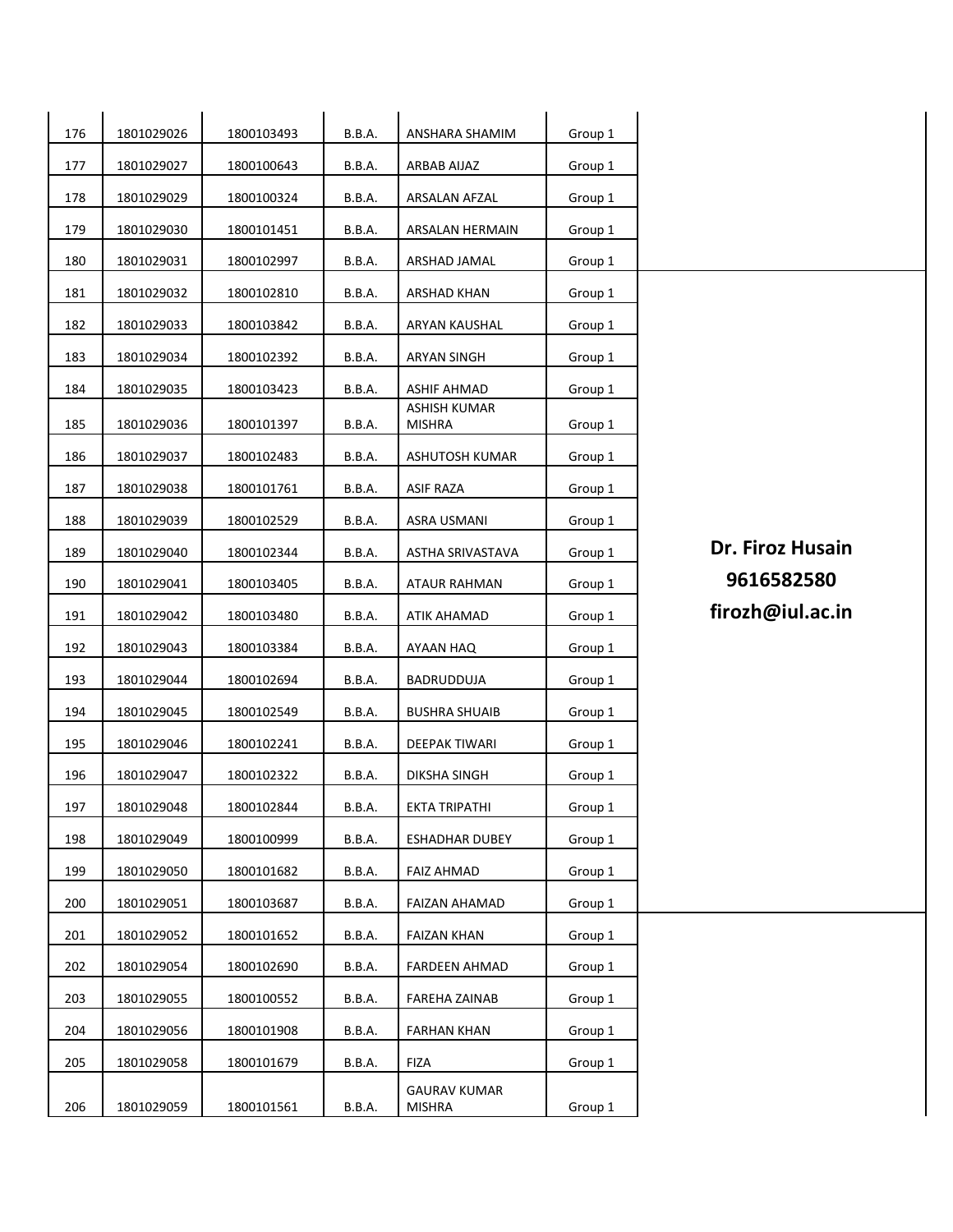| 207 | 1801029060 | 1800102430 | B.B.A.        | <b>GULSHI FATIMA RIZVI</b>               | Group 1 |                        |
|-----|------------|------------|---------------|------------------------------------------|---------|------------------------|
| 208 | 1801029061 | 1800103155 | <b>B.B.A.</b> | HAFSA FATIMA                             | Group 1 |                        |
| 209 | 1801029062 | 1800102762 | <b>B.B.A.</b> | HAMID RAZA                               | Group 1 |                        |
| 210 | 1801029063 | 1800102887 | B.B.A.        | HAMZA HUSAIN                             | Group 1 |                        |
| 211 | 1801029064 | 1800102564 | B.B.A.        | HASAN RAZA KHAN                          | Group 1 | Dr. Abdul Tayyab Khan  |
| 212 | 1801029065 | 1800100168 | <b>B.B.A.</b> | HUZAIFA AMAN AZIZ                        | Group 1 | 9795987187             |
| 213 | 1801029066 | 1800102020 | B.B.A.        | <b>IMBESHAT AHMAD</b><br>KHAN            | Group 1 | atkhan@iul.ac.in       |
| 214 | 1801029067 | 1800102206 | <b>B.B.A.</b> | IQRA RIYAZ                               | Group 1 |                        |
| 215 | 1801029068 | 1800103655 | B.B.A.        | <b>ISHIKA RAJDEV</b>                     | Group 1 |                        |
| 216 | 1801029069 | 1800102783 | B.B.A.        | <b>JAZIB KAMRAN</b>                      | Group 1 |                        |
| 217 | 1801029070 | 1800102798 | B.B.A.        | <b>KAINAT KHAN</b>                       | Group 1 |                        |
| 218 | 1801029071 | 1800102067 | <b>B.B.A.</b> | <b>KAUSHKI TRIPATHI</b>                  | Group 1 |                        |
|     |            |            |               | KHAN ZOYA SAGEER                         |         |                        |
| 219 | 1801029072 | 1800100610 | B.B.A.        | AHMED                                    | Group 1 |                        |
| 220 | 1801029073 | 1800103731 | B.B.A.        | <b>MABAOOS QUADRI</b>                    | Group 1 |                        |
| 221 | 1801029074 | 1800101410 | B.B.A.        | MANSHIA FATMA                            | Group 1 |                        |
| 222 | 1801029075 | 1800100550 | B.B.A.        | MANVENDRA KUMAR                          | Group 1 |                        |
| 223 | 1801029076 | 1800101629 | <b>B.B.A.</b> | MASOOD KHAN                              | Group 1 |                        |
| 224 | 1801029077 | 1800100329 | <b>B.B.A.</b> | MD FARHAN ANSARI                         | Group 1 |                        |
| 225 | 1801029078 | 1800101112 | B.B.A.        | MD. JISHAN                               | Group 1 |                        |
| 226 | 1801029079 | 1800102714 | B.B.A.        | MISBAH FAIZAN                            | Group 1 |                        |
| 227 | 1801029080 | 1800102144 | B.B.A.        | <b>MO ASIF</b>                           | Group 1 |                        |
| 228 | 1801029081 | 1800102293 | B.B.A.        | MOEIZ AMIR                               | Group 1 |                        |
|     |            |            |               | MOHAMMAD ALI                             |         | Dr. Yasir Arafat Elahi |
| 229 | 1801029082 | 1800101365 | <b>B.B.A.</b> | SIDDIQUI                                 | Group 1 | 9889999333             |
| 230 | 1801029084 | 1800100702 | B.B.A.        | MOHAMMAD AQUIB<br><b>MOHAMMAD FAISAL</b> | Group 1 |                        |
| 231 | 1801029088 | 1800101232 | B.B.A.        | KHAN                                     | Group 1 | yaelahi@iul.ac.in      |
| 232 | 1801029090 | 1800101539 | B.B.A.        | MOHAMMAD TAUHID<br><b>FAIZAN</b>         | Group 1 |                        |
| 233 | 1801029091 | 1800101066 | B.B.A.        | MOHAMMED MAAZ<br>KHAN                    | Group 1 |                        |
| 234 | 1801029093 | 1800103279 | <b>B.B.A.</b> | MOHD ASIF SIDDIQUI                       | Group 1 |                        |
| 235 | 1801029094 | 1800101308 | <b>B.B.A.</b> | MOHD ATIF ALI                            | Group 1 |                        |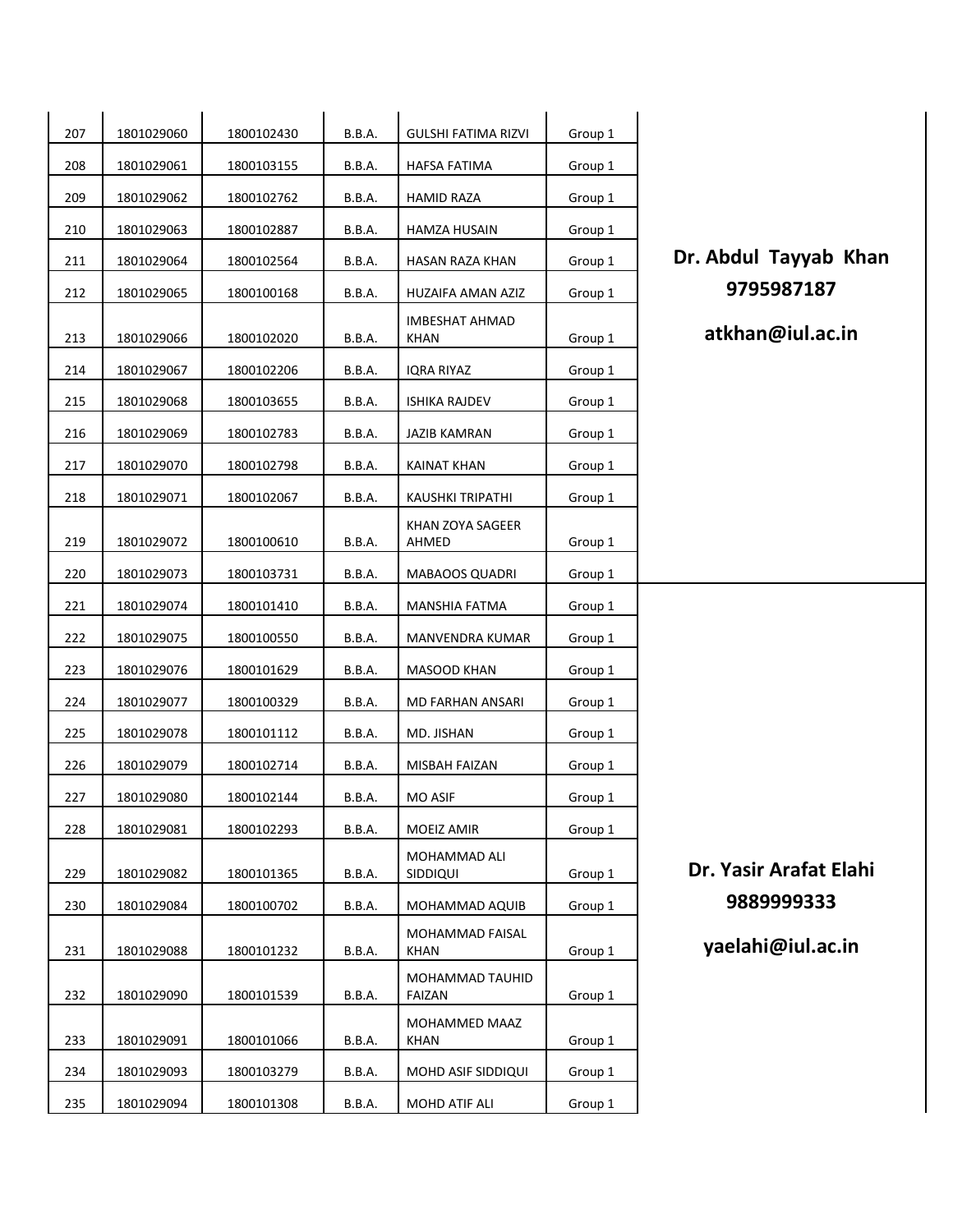| 236 | 1801029096<br>1800100180 |            | B.B.A.        | MOHD FAIZ AKRAM                  | Group 1 |                    |
|-----|--------------------------|------------|---------------|----------------------------------|---------|--------------------|
| 237 | 1801029098               | 1800101673 | <b>B.B.A.</b> | <b>MOHD IMRAN</b>                | Group 1 |                    |
| 238 | 1801029102               | 1800101230 | B.B.A.        | <b>MOHD SHARIQ</b>               | Group 1 |                    |
| 239 | 1801029103               | 1800100656 | B.B.A.        | <b>MOHD TALIB</b>                | Group 1 |                    |
| 240 | 1801029104               | 1800102511 | <b>B.B.A.</b> | MOHD UMAR<br><b>FAROOQ</b>       | Group 1 |                    |
| 241 | 1801029105               | 1800102189 | B.B.A.        | MOHD ZAID RAZA                   | Group 1 |                    |
| 242 | 1801029108               | 1800102312 | B.B.A.        | MOHD. OSAMA KHAN                 | Group 1 |                    |
| 243 | 1801029109               | 1800101002 | B.B.A.        | MOHD. SAAD                       | Group 1 |                    |
|     |                          |            |               | MOHD. SAQUIB                     |         |                    |
| 244 | 1801029110               | 1800101713 | B.B.A.        | <b>FAROOQUI</b>                  | Group 1 |                    |
| 245 | 1801029116               | 1800103517 | B.B.A.        | <b>NASIR LUKMAN</b>              | Group 1 |                    |
| 246 | 1801029117               | 1800103872 | B.B.A.        | NASRULLAH FARUQI                 | Group 1 |                    |
| 247 | 1801029146               | 1800103320 | B.B.A.        | SARA ASIF                        | Group 1 | Mr. Noor Alam Khan |
| 248 | 1801029147               | 1800103377 | <b>B.B.A.</b> | SAYAM HAIDER                     | Group 1 | 8601980333         |
| 249 | 1801029158               | 1800103477 | B.B.A.        | SHAYAN AHMAD                     | Group 1 | alamkhan@iul.ac.in |
| 250 | 1801029164               | 1800103470 | B.B.A.        | SIDDHANT SRIVASTAV               | Group 1 |                    |
| 251 | 1801029189               | 1800103975 | B.B.A.        | MD IMRAN ALI                     | Group 1 |                    |
| 252 | 1801029192               | 1800104010 | <b>B.B.A.</b> | ABDUL ALIM KHAN                  | Group 1 |                    |
| 253 | 1801029194               | 1800104053 | B.B.A.        | <b>ANKUR TRIPATHI</b>            | Group 1 |                    |
| 254 | 1801029002               | 1800102452 | B.B.A.        | ABDUL AHAD                       | Group 2 |                    |
| 255 | 1801029028               | 1800100285 | <b>B.B.A.</b> | <b>ARIZ SEIKH</b>                | Group 2 |                    |
| 256 | 1801029053               | 1800103261 | <b>B.B.A.</b> | <b>FARAZ KAMAL</b>               | Group 2 |                    |
| 257 | 1801029057               | 1800103259 | B.B.A.        | <b>FAYZA KAMAL</b>               | Group 2 |                    |
| 258 | 1801029083               | 1800101484 | <b>B.B.A.</b> | MOHAMMAD ANAS                    | Group 2 |                    |
| 259 | 1801029085               | 1800103308 | <b>B.B.A.</b> | MOHAMMAD ARISH                   | Group 2 |                    |
| 260 | 1801029086               | 1800103232 | <b>B.B.A.</b> | MOHAMMAD AYAN                    | Group 2 |                    |
| 261 | 1801029087               | 1800103408 | <b>B.B.A.</b> | MOHAMMAD BAZIL                   | Group 2 |                    |
|     |                          |            |               | MOHAMMAD HASSAN                  |         |                    |
| 262 | 1801029089               | 1800103030 | <b>B.B.A.</b> | SHEIKH                           | Group 2 |                    |
| 263 | 1801029092               | 1800101238 | <b>B.B.A.</b> | MOHD AHZAM KADIR<br><b>NOORI</b> | Group 2 |                    |
| 264 | 1801029095               | 1800103458 | <b>B.B.A.</b> | <b>MOHD BILAL</b>                | Group 2 |                    |
| 265 | 1801029097               | 1800103897 | B.B.A.        | MOHD IMRAN                       | Group 2 |                    |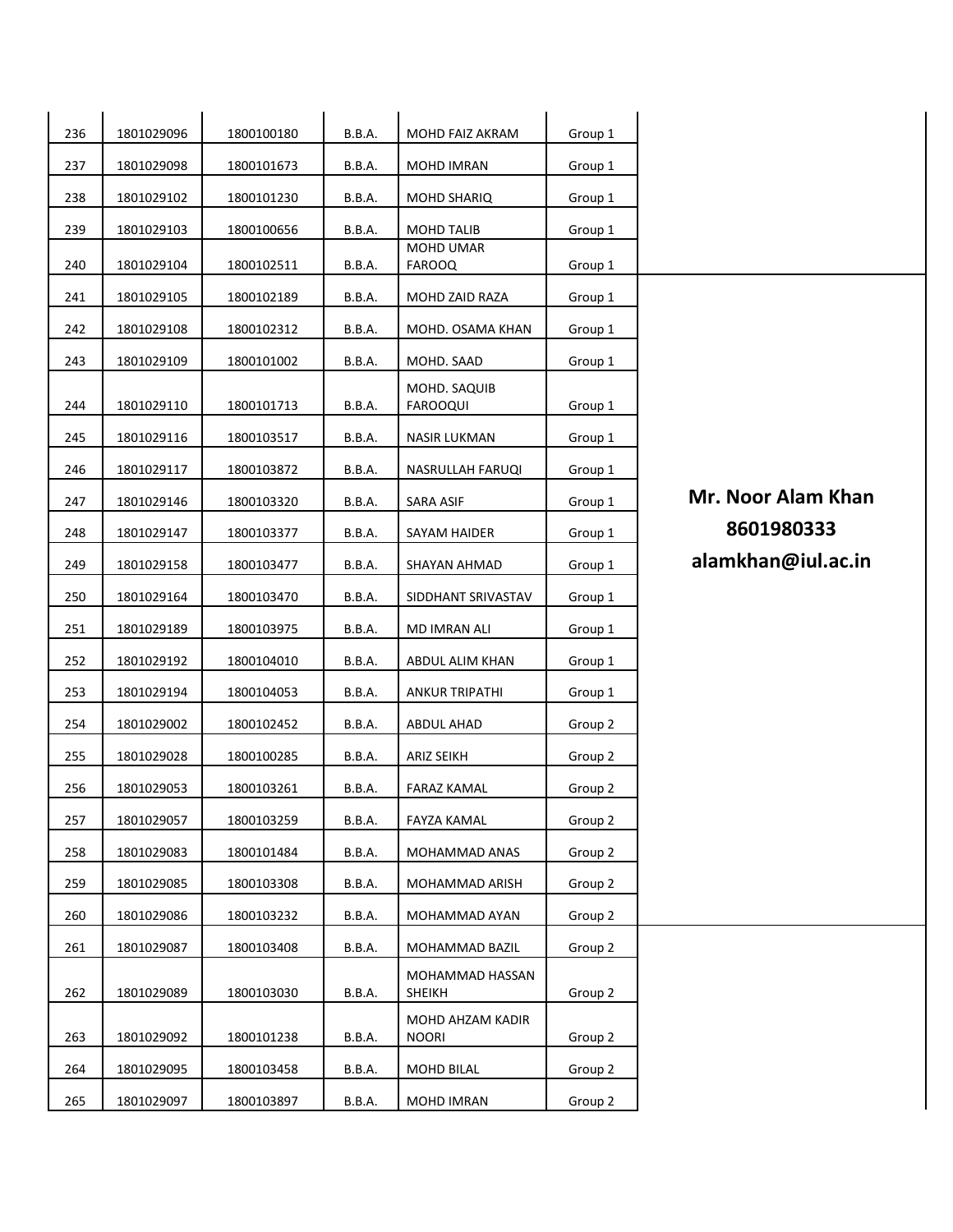| 266 | 1801029099 | 1800103436 | B.B.A.        | <b>MOHD MAAZUR</b><br>RASHID | Group 2 |                            |
|-----|------------|------------|---------------|------------------------------|---------|----------------------------|
| 267 | 1801029100 | 1800102849 | <b>B.B.A.</b> | MOHD OMAIR                   | Group 2 |                            |
| 268 | 1801029101 | 1800102925 | B.B.A.        | MOHD SAJID ABDUL<br>AZIZ     | Group 2 |                            |
| 269 | 1801029106 | 1800103424 | <b>B.B.A.</b> | MOHD ZEESHAN                 | Group 2 |                            |
| 270 | 1801029107 | 1800103346 | <b>B.B.A.</b> | MOHD. KAMRAN                 | Group 2 | <b>Ms. Aisha Badruddin</b> |
| 271 | 1801029111 | 1800100638 | <b>B.B.A.</b> | MOHD. SHAHZEB                | Group 2 | 8400455263                 |
| 272 | 1801029112 | 1800101062 | B.B.A.        | MOHD. YASIR KHAN             | Group 2 | aishab@iul.ac.in           |
| 273 | 1801029113 | 1800102156 | <b>B.B.A.</b> | <b>MRIDUL RAI</b>            | Group 2 |                            |
| 274 | 1801029114 | 1800101242 | <b>B.B.A.</b> | MUHAMMAD ZAID                | Group 2 |                            |
| 275 | 1801029115 | 1800101105 | <b>B.B.A.</b> | NAMRA KHAN                   | Group 2 |                            |
| 276 | 1801029118 | 1800102017 | B.B.A.        | NAVEERA MASOOD               | Group 2 |                            |
| 277 | 1801029119 | 1800101665 | <b>B.B.A.</b> | NAZIA                        | Group 2 |                            |
| 278 | 1801029120 | 1800100956 | <b>B.B.A.</b> | NEDA ALI BEG                 | Group 2 |                            |
| 279 | 1801029121 | 1800102363 | <b>B.B.A.</b> | NEHAL AMHAD KHAN             | Group 2 |                            |
| 280 | 1801029122 | 1800101213 | <b>B.B.A.</b> | NIDA BANO                    | Group 2 |                            |
| 281 | 1801029123 | 1800101894 | <b>B.B.A.</b> | <b>OBAID KAMAL</b>           | Group 2 |                            |
| 282 | 1801029124 | 1800100572 | <b>B.B.A.</b> | OSAMA ABDEEN                 | Group 2 |                            |
| 283 | 1801029125 | 1800103290 | B.B.A.        | PARWEZ ALAM                  | Group 2 |                            |
| 284 | 1801029126 | 1800100198 | B.B.A.        | POONAM AGNIHOTRI             | Group 2 |                            |
| 285 | 1801029127 | 1800102894 | <b>B.B.A.</b> | PRABHAKER<br>HEMBRAM         | Group 2 |                            |
| 286 | 1801029128 | 1800101916 | <b>B.B.A.</b> | PRATIMA KUMARI               | Group 2 |                            |
| 287 | 1801029129 | 1800100485 | B.B.A.        | RAHMATULLAH<br>SIDDIQUI      | Group 2 |                            |
|     |            |            |               | RAIYYAN                      |         | Mr. Habibuddin             |
| 288 | 1801029130 | 1800101784 | <b>B.B.A.</b> | MOHAMMAD LAEEQ               | Group 2 | 9838736363                 |
| 289 | 1801029131 | 1800102356 | <b>B.B.A.</b> | RAJ MISHRA                   | Group 2 |                            |
| 290 | 1801029132 | 1800100278 | B.B.A.        | RAJAT RASTOGI<br>RAM LAKHAN  | Group 2 | habibuddin@iul.ac.in       |
| 291 | 1801029133 | 1800102712 | B.B.A.        | CHAUHAN                      | Group 2 |                            |
| 292 | 1801029134 | 1800101988 | <b>B.B.A.</b> | RAMSHA GHUFRAN               | Group 2 |                            |
| 293 | 1801029135 | 1800101034 | <b>B.B.A.</b> | RAVI KUMAR YADAV             | Group 2 |                            |
| 294 | 1801029136 | 1800103882 | B.B.A.        | RAYAN MOHAMMED<br>RIZWAN     | Group 2 |                            |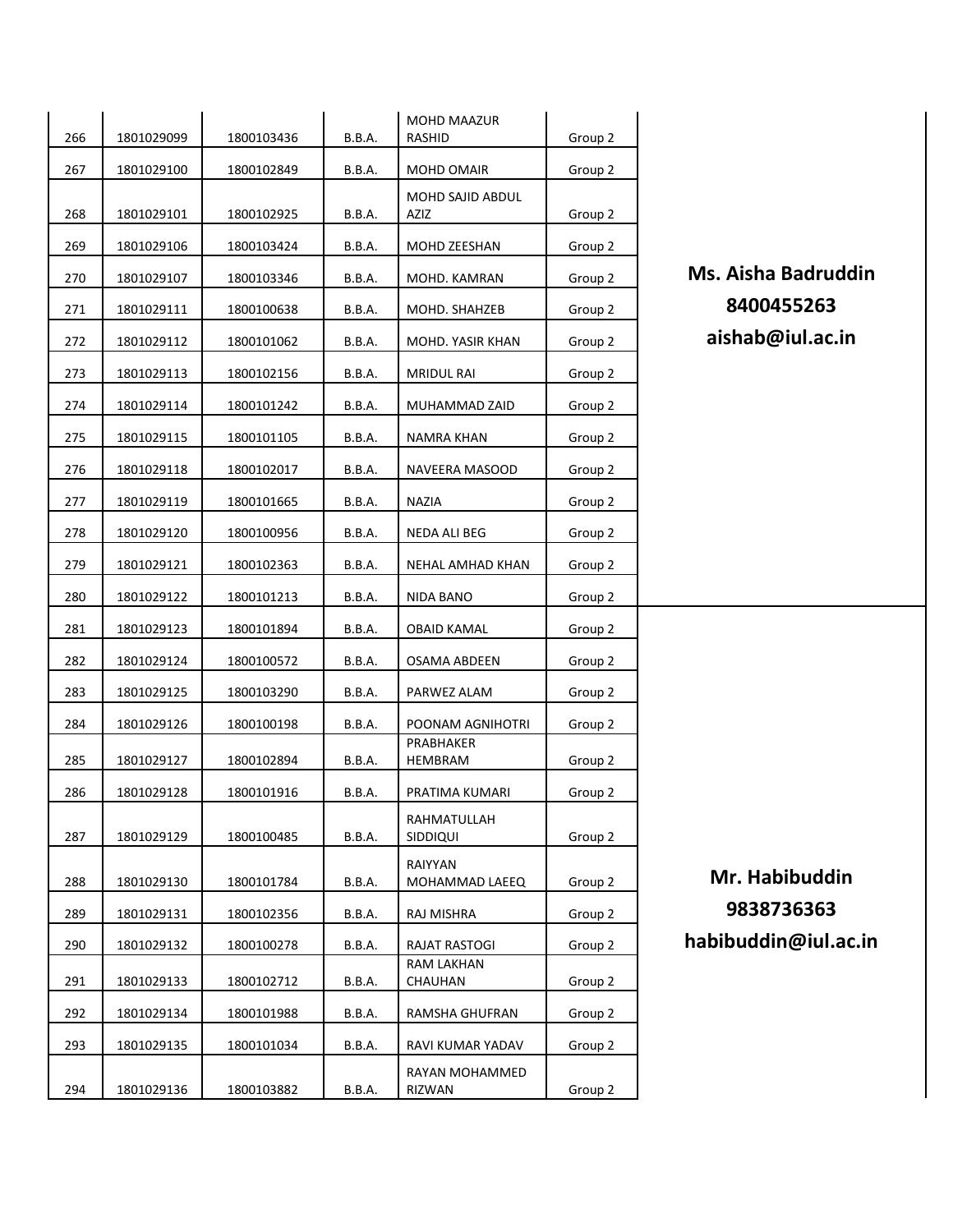| 295 | 1801029137 | 1800101655 | <b>B.B.A.</b> | <b>ROMA ASIF</b>                 | Group 2 |                         |
|-----|------------|------------|---------------|----------------------------------|---------|-------------------------|
| 296 | 1801029138 | 1800103218 | B.B.A.        | S M SUBHAN                       | Group 2 |                         |
| 297 | 1801029139 | 1800101847 | <b>B.B.A.</b> | SABA NAAZ                        | Group 2 |                         |
| 298 | 1801029140 | 1800101621 | <b>B.B.A.</b> | SADAF JAMAL                      | Group 2 |                         |
| 299 | 1801029141 | 1800101779 | <b>B.B.A.</b> | SAFEEAH PERWEEN                  | Group 2 |                         |
| 300 | 1801029142 | 1800102169 | <b>B.B.A.</b> | SAIM ZAFAR                       | Group 2 |                         |
| 301 | 1801029143 | 1800103749 | <b>B.B.A.</b> | SAMAR ABDULLA<br>ANSARI          | Group 2 |                         |
| 302 | 1801029144 | 1800103049 | <b>B.B.A.</b> | SAMRA RIZVI                      | Group 2 |                         |
| 303 | 1801029145 | 1800102734 | <b>B.B.A.</b> | SAMUDAY KAMAL                    | Group 2 |                         |
| 304 | 1801029148 | 1800100078 | <b>B.B.A.</b> | SAYAM ULLAH                      | Group 2 |                         |
| 305 | 1801029149 | 1800100323 | B.B.A.        | SAYEDA SABEEN RIZVI              | Group 2 |                         |
| 306 | 1801029150 | 1800103404 | <b>B.B.A.</b> | SHADAB HASHMI                    | Group 2 |                         |
| 307 | 1801029151 | 1800101770 | B.B.A.        | SHAGUFTA IQBAL                   | Group 2 |                         |
| 308 | 1801029152 | 1800103751 | <b>B.B.A.</b> | SHAHRUKH KHAN                    | Group 2 | Mr. Mohd. Ariz Siddiqui |
| 309 | 1801029153 | 1800100202 | <b>B.B.A.</b> | SHAHRUKH KHAN                    | Group 2 | 7007412852              |
| 310 | 1801029154 | 1800100301 | <b>B.B.A.</b> | SHAIKH ABDUR<br>RAHMAN           | Group 2 | arizmohd@iul.ac.in      |
| 311 | 1801029155 | 1800102872 | <b>B.B.A.</b> | SHAKIB SHAKEEL<br>ANSARI         | Group 2 |                         |
| 312 | 1801029156 | 1800100640 | <b>B.B.A.</b> | SHAMSHAD HUSSAIN<br><b>RIZVI</b> | Group 2 |                         |
| 313 | 1801029157 | 1800101805 | <b>B.B.A.</b> | SHASHANK SHUKLA                  | Group 2 |                         |
| 314 | 1801029159 | 1800103828 | <b>B.B.A.</b> | SHAZIA KHAN                      | Group 2 |                         |
| 315 | 1801029160 | 1800103250 | B.B.A.        | SHIVAM PANDEY                    | Group 2 |                         |
| 316 | 1801029161 | 1800103778 | <b>B.B.A.</b> | SHIVAM SINGH                     | Group 2 |                         |
| 317 | 1801029162 | 1800100681 | <b>B.B.A.</b> | SHIVAM VERMA                     | Group 2 |                         |
| 318 | 1801029163 | 1800103765 | <b>B.B.A.</b> | SHUBHANKAR NISHAD                | Group 2 |                         |
| 319 | 1801029165 | 1800100154 | B.B.A.        | SIFAT AISHA                      | Group 2 |                         |
| 320 | 1801029166 | 1800103182 | <b>B.B.A.</b> | <b>SMRITI</b>                    | Group 2 |                         |
| 321 | 1801029167 | 1800102352 | B.B.A.        | SUDHAKAR YADAV                   | Group 2 |                         |
| 322 | 1801029168 | 1800103761 | <b>B.B.A.</b> | SUDHANSHU PANDEY                 | Group 2 |                         |
| 323 |            |            |               |                                  |         |                         |
|     | 1801029169 | 1800101578 | <b>B.B.A.</b> | SUFIYAN KHAN                     | Group 2 |                         |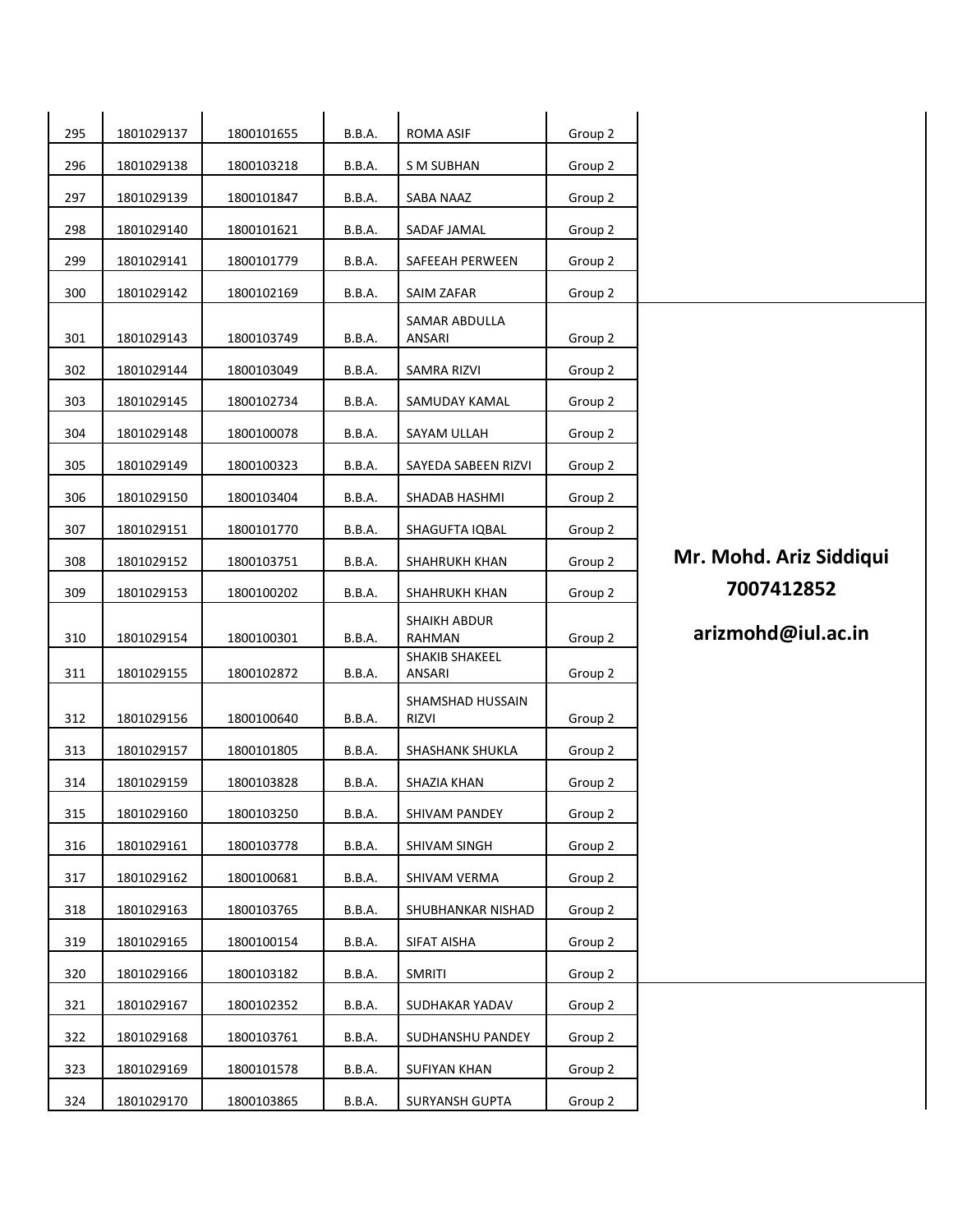| 325 | 1801029171 | 1800103788 | <b>B.B.A.</b> | SYED ABDUL ALEEM                     | Group 2 |
|-----|------------|------------|---------------|--------------------------------------|---------|
| 326 | 1801029172 | 1800103427 | <b>B.B.A.</b> | SYED SAMAD                           | Group 2 |
| 327 | 1801029173 | 1800102123 | <b>B.B.A.</b> | TABISH KHAN                          | Group 2 |
| 328 | 1801029174 | 1800102050 | B.B.A.        | TAIBA NAUSHAD                        | Group 2 |
| 329 | 1801029175 | 1800102627 | B.B.A.        | TANUSHREE                            | Group 2 |
| 330 | 1801029176 | 1800103304 | B.B.A.        | TAUHEED AHMAD                        | Group 2 |
| 331 | 1801029177 | 1800100060 | B.B.A.        | <b>TAYBA NAFEES</b>                  | Group 2 |
| 332 | 1801029178 | 1800100161 | <b>B.B.A.</b> | TOOBA NAAZ HUSSAIN                   | Group 2 |
| 333 | 1801029179 | 1800103688 | <b>B.B.A.</b> | UMAR FAROOQUE<br>KHAN                | Group 2 |
| 334 | 1801029180 | 1800100360 | <b>B.B.A.</b> | UMRA RASHEED                         | Group 2 |
| 335 | 1801029181 | 1800102021 | B.B.A.        | UZMA RAHMAN                          | Group 2 |
| 336 | 1801029182 | 1800102308 | B.B.A.        | <b>VINEET KUMAR</b><br><b>PANDEY</b> | Group 2 |
| 337 | 1801029183 | 1800103231 | B.B.A.        | WAQAR AHMAD                          | Group 2 |
| 338 | 1801029184 | 1800101489 | B.B.A.        | <b>WARIS ALI</b>                     | Group 2 |
| 339 | 1801029185 | 1800103632 | B.B.A.        | YASH GUPTA                           | Group 2 |
| 340 | 1801029186 | 1800103344 | B.B.A.        | YOUSUF KHAN                          | Group 2 |
| 341 | 1801029187 | 1800101549 | B.B.A.        | YUSUF KHAN                           | Group 2 |
| 342 | 1801029188 | 1800103317 | B.B.A.        | ZIA ANSARI                           | Group 2 |
| 343 | 1801029190 | 1800101969 | B.B.A.        | SHREYA TIWARI                        | Group 2 |
| 344 | 1801029191 | 1800103933 | B.B.A.        | VASU BARTARYA                        | Group 2 |
| 345 | 1801029193 | 1800104003 | B.B.A.        | <b>MOHD ARSHIYAN</b><br>AZHAR KHAN   | Group 2 |
| 346 | 1801029195 | 1800104046 | <b>B.B.A.</b> | <b>KRISHNA KHARE</b>                 | Group 2 |
| 347 | 1801076016 | 1800102545 | <b>B.B.A.</b> | MOHD AWAIS                           | Group 2 |
| 348 | 1801079001 | 1800100216 | B.Com         | AAKIB JAMAL                          | Group 1 |
| 349 | 1801079002 | 1800102330 | <b>B.Com</b>  | ABDUL KAVI                           | Group 1 |
| 350 | 1801079003 | 1800103902 | <b>B.Com</b>  | ABDUL SABOOR                         | Group 1 |
| 351 | 1801079007 | 1800102231 | <b>B.Com</b>  | ABHAY SINGH SACHAN                   | Group 1 |
| 352 | 1801079008 | 1800101320 | <b>B.Com</b>  | ABHIVANDYA SINGH                     | Group 1 |
| 353 | 1801079009 | 1800101145 | <b>B.Com</b>  | <b>ADITYA SINGH</b>                  | Group 1 |
| 354 | 1801079010 | 1800101877 | <b>B.Com</b>  | AFIYA KHATOON                        | Group 1 |

**Mr. Syed Afzal Ahmad**  <sup>1801029176</sup> <sup>1800103304</sup> B.B.A. TAUHEED AHMAD Group 2 **7607779740** safzal@iul.ac.in

**Mr. Shariq Nadeem**  <sup>1801079001</sup> <sup>1800100216</sup> B.Com AAKIB JAMAL Group 1 **731828883** shariqn@iul.ac.in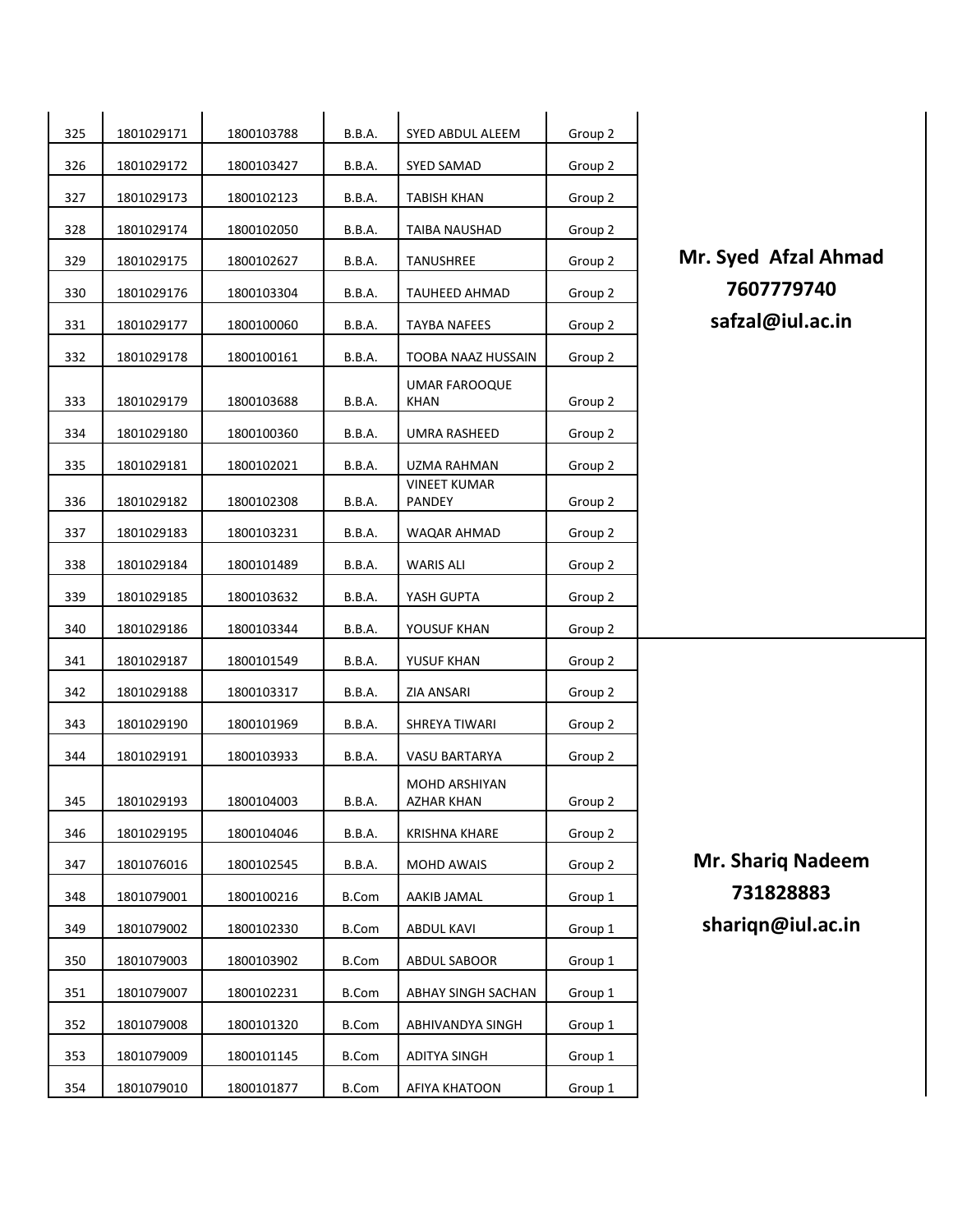| 355 | 1801079011 | 1800102009 | <b>B.Com</b> | <b>AFTAB ALAM</b>                 | Group 1 |                  |
|-----|------------|------------|--------------|-----------------------------------|---------|------------------|
| 356 | 1801079012 | 1800103024 | <b>B.Com</b> | <b>AGESH SINGH</b>                | Group 1 |                  |
| 357 | 1801079013 | 1800103055 | <b>B.Com</b> | AHANA BANERJEE                    | Group 1 |                  |
| 358 | 1801079014 | 1800102911 | <b>B.Com</b> | AHSAN MEHANDI                     |         |                  |
|     |            |            |              |                                   | Group 1 |                  |
| 359 | 1801079016 | 1800103499 | <b>B.Com</b> | AKANSHA SINGH                     | Group 1 |                  |
| 360 | 1801079017 | 1800102877 | <b>B.Com</b> | AKASH<br>AKASH DHANRAJ            | Group 1 |                  |
| 361 | 1801079018 | 1800101139 | <b>B.Com</b> | <b>RENKE</b>                      | Group 1 |                  |
| 362 | 1801079020 | 1800103183 | <b>B.Com</b> | AKRITI PUSHPDHA                   | Group 1 |                  |
| 363 | 1801079021 | 1800102364 | <b>B.Com</b> | ALFIYA MUSHAHID                   | Group 1 |                  |
| 364 | 1801079022 | 1800102318 | <b>B.Com</b> | ALINA MIRZA                       | Group 1 |                  |
| 365 | 1801079023 | 1800100158 | <b>B.Com</b> | <b>ALIZA FATIMA</b>               | Group 1 |                  |
| 366 | 1801079024 | 1800101297 | <b>B.Com</b> | ALKA SAGAR                        | Group 1 |                  |
| 367 | 1801079026 | 1800102271 | <b>B.Com</b> | AMAN ADARSH                       | Group 1 |                  |
| 368 | 1801079027 | 1800102899 | <b>B.Com</b> | <b>AMIT KUMAR</b><br>GAUTAM       | Group 1 |                  |
| 369 | 1801079028 | 1800102634 | <b>B.Com</b> | AMIT TIWARI                       | Group 1 |                  |
|     |            |            |              | <b>ANAND KUMAR</b>                |         |                  |
| 370 | 1801079029 | 1800101795 | <b>B.Com</b> | <b>UPADHYAY</b>                   | Group 1 |                  |
| 371 | 1801079030 | 1800101506 | <b>B.Com</b> | <b>ANAS KHAN</b>                  | Group 1 | Ms. Uzmi Anjum   |
| 372 | 1801079031 | 1800101277 | <b>B.Com</b> | ANIL KUMAR                        | Group 1 | 7839302646       |
|     |            |            |              | ANIVARYA KUMAR                    |         | uanjum@iul.ac.in |
| 373 | 1801079032 | 1800101495 | <b>B.Com</b> | PANDEY                            | Group 1 |                  |
| 374 | 1801079033 | 1800100905 | <b>B.Com</b> | ANJOO SINGH<br><b>ANKIT KUMAR</b> | Group 1 |                  |
| 375 | 1801079034 | 1800102606 | <b>B.Com</b> | <b>CHOUBEY</b>                    | Group 1 |                  |
| 376 | 1801079035 | 1800101452 | <b>B.Com</b> | ANSHARAH ARSHAD                   | Group 1 |                  |
| 377 | 1801079036 | 1800101456 | <b>B.Com</b> | ANSHUMAN SINGH                    | Group 1 |                  |
| 378 | 1801079037 | 1800103235 | <b>B.Com</b> | ANUPRIYA GUPTA                    | Group 1 |                  |
| 379 | 1801079038 | 1800101427 | <b>B.Com</b> | ANUSHKA AGRAHARI                  | Group 1 |                  |
| 380 | 1801079039 | 1800101893 | <b>B.Com</b> | <b>AQIB KHAN</b>                  | Group 1 |                  |
| 381 | 1801079040 | 1800101991 | <b>B.Com</b> | AQUIB SULEMAN                     | Group 1 |                  |
| 382 | 1801079041 | 1800101190 | <b>B.Com</b> | ARIBA FATIMA                      | Group 1 |                  |
| 383 | 1801079042 | 1800101776 | <b>B.Com</b> | <b>ARIF SHEIKH</b>                | Group 1 |                  |
| 384 | 1801079043 | 1800103721 | B.Com        | ARISHA FARHAT                     | Group 1 |                  |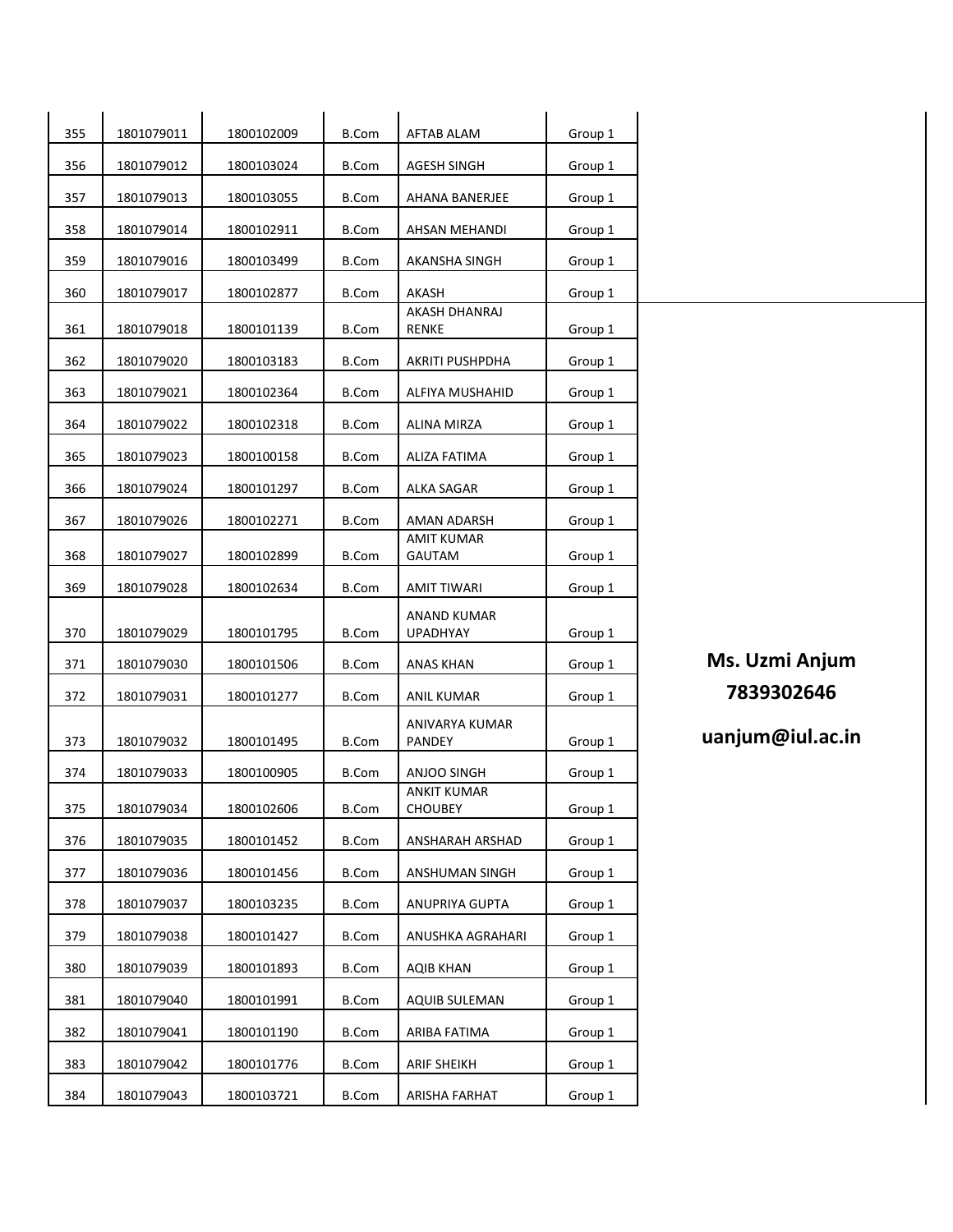| 385 | 1801079044 | 1800101388 | <b>B.Com</b> | ARSH ISLAM                     | Group 1 |                   |
|-----|------------|------------|--------------|--------------------------------|---------|-------------------|
| 386 | 1801079045 | 1800100092 | <b>B.Com</b> | ARSHEEN ABBAS                  | Group 1 |                   |
| 387 | 1801079046 | 1800102566 | <b>B.Com</b> | <b>ARTI VERMA</b>              | Group 1 |                   |
| 388 | 1801079047 | 1800101344 | <b>B.Com</b> | <b>ARYAN PATHAK</b>            | Group 1 |                   |
| 389 | 1801079048 | 1800103831 | <b>B.Com</b> | <b>ASHI KAZIM</b>              | Group 1 |                   |
| 390 | 1801079049 | 1800101254 | <b>B.Com</b> | <b>ASHRAF SULTAN</b>           | Group 1 |                   |
| 391 | 1801079050 | 1800101998 | <b>B.Com</b> | ASHUTOSH MISHRA                | Group 1 |                   |
| 392 | 1801079051 | 1800101171 | <b>B.Com</b> | ATEEQUA KHAN                   | Group 1 |                   |
| 393 | 1801079052 | 1800102825 | <b>B.Com</b> | AWADHESH YADAV                 | Group 1 |                   |
| 394 | 1801079053 | 1800100580 | <b>B.Com</b> | AYUSH PATHAK                   | Group 1 |                   |
| 395 | 1801079054 | 1800100808 | <b>B.Com</b> | <b>BALJINDER SINGH</b>         | Group 1 |                   |
| 396 | 1801079055 | 1800102133 | <b>B.Com</b> | <b>BILAL AHMAD</b>             | Group 1 |                   |
| 397 | 1801079056 | 1800102476 | <b>B.Com</b> | DEEPSHIKHA RAJ<br><b>VERMA</b> | Group 1 | Dr. Moiz Akhtar   |
| 398 | 1801079057 | 1800102821 | <b>B.Com</b> | DIVYA NISHAD                   | Group 1 | 8765098880        |
| 399 | 1801079058 | 1800103495 | <b>B.Com</b> | EHTESHAM AHMAD                 | Group 1 | makhtar@iul.ac.in |
| 400 | 1801079059 | 1800101976 | <b>B.Com</b> | EKTESAB AHMAD<br>ANSARI        | Group 1 |                   |
| 401 | 1801079060 | 1800100448 | <b>B.Com</b> | ENNAMA ZAINAB                  | Group 1 |                   |
| 402 | 1801079061 | 1800101649 | <b>B.Com</b> | <b>FAISHAL KHAN</b>            | Group 1 |                   |
| 403 | 1801079062 | 1800103888 | <b>B.Com</b> | <b>FARHEEN KHAN</b>            | Group 1 |                   |
| 404 | 1801079064 | 1800102008 | <b>B.Com</b> | <b>FAZLE RAB KHAN</b>          | Group 1 |                   |
| 405 | 1801079065 | 1800101075 | <b>B.Com</b> | <b>GAURAV SINGH</b>            | Group 1 |                   |
| 406 | 1801079066 | 1800101957 | <b>B.Com</b> | <b>GOVIND SHARMA</b>           | Group 1 |                   |
| 407 | 1801079068 | 1800100998 | <b>B.Com</b> | <b>GULNAZ FATIMA</b>           | Group 1 |                   |
| 408 | 1801079069 | 1800103606 | <b>B.Com</b> | <b>GULNAZ JAHAN</b>            | Group 1 |                   |
| 409 | 1801079070 | 1800102054 | <b>B.Com</b> | HAMMAD AHMAD                   | Group 1 |                   |
| 410 | 1801079071 | 1800100090 | <b>B.Com</b> | HAMMAD RAZA<br>SIDDIQUI        | Group 1 |                   |
| 411 | 1801079072 | 1800101447 | <b>B.Com</b> | <b>HARIS OBAID</b>             | Group 1 |                   |
| 412 | 1801079073 | 1800102128 | <b>B.Com</b> | <b>HARSH GUPTA</b>             | Group 1 |                   |
| 413 | 1801079074 | 1800102179 | <b>B.Com</b> | <b>HARSH SINGH</b>             | Group 1 |                   |
| 414 | 1801079075 | 1800101153 | <b>B.Com</b> | HIBA FAIYAZ                    | Group 1 |                   |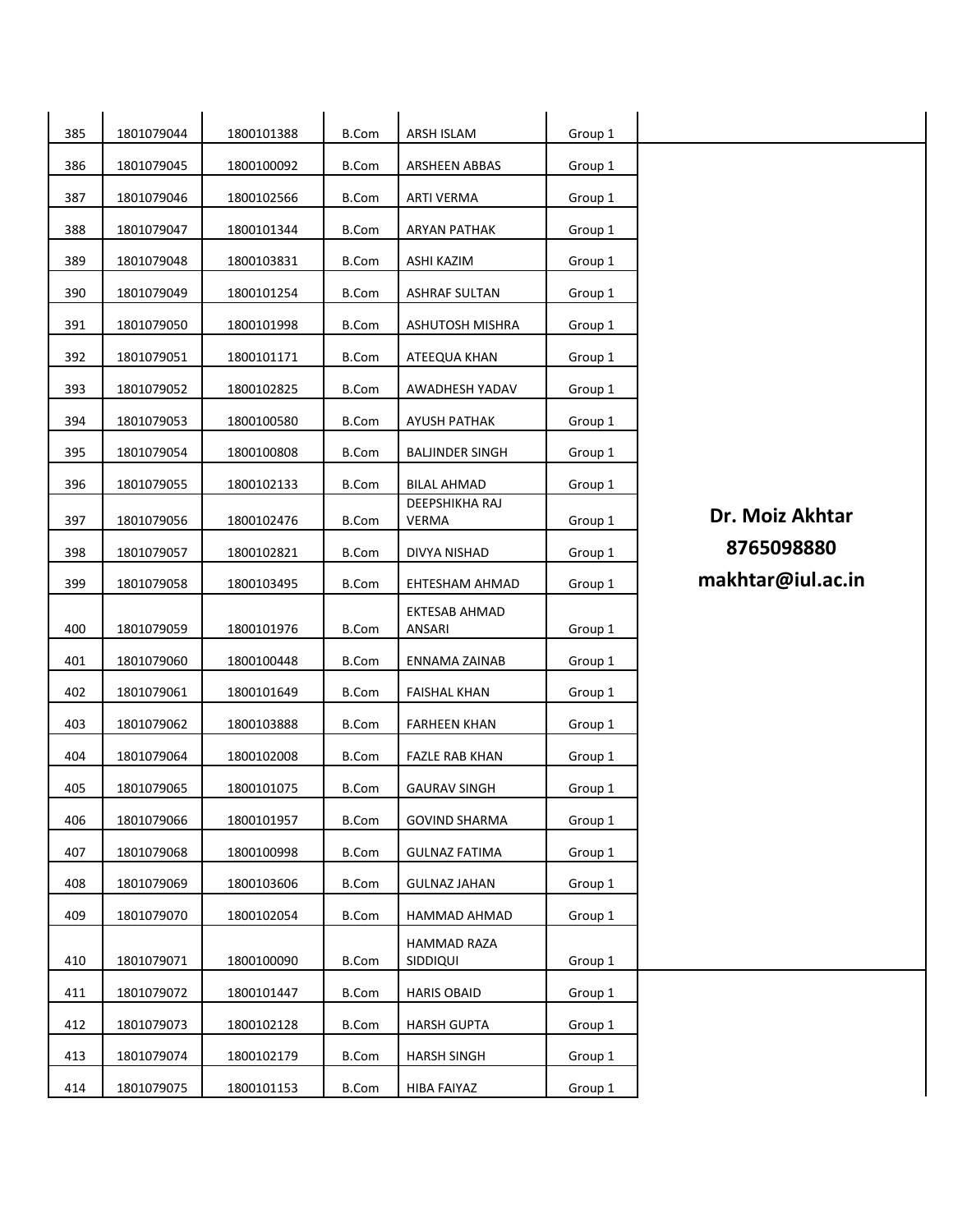| 415 | 1801079076 | 1800100830 | <b>B.Com</b> | <b>HINA NAZ</b>                | Group 1 |
|-----|------------|------------|--------------|--------------------------------|---------|
| 416 | 1801079077 | 1800100523 | <b>B.Com</b> | HUDA ASIF                      | Group 1 |
| 417 | 1801079078 | 1800102285 | B.Com        | HUMAIRA MASROOR                | Group 1 |
| 418 | 1801079079 | 1800102368 | <b>B.Com</b> | <b>IFRA HAQUE</b>              | Group 1 |
| 419 | 1801079080 | 1800101285 | B.Com        | <b>INAMULLAH RAYEEN</b>        | Group 1 |
| 420 | 1801079082 | 1800103544 | B.Com        | INSHA FAHEEM                   | Group 1 |
| 421 | 1801079083 | 1800102350 | <b>B.Com</b> | <b>INSHA JUVERIYA</b>          | Group 1 |
| 422 | 1801079085 | 1800100230 | <b>B.Com</b> | IQRA BABY                      | Group 1 |
| 423 | 1801079086 | 1800101846 | B.Com        | <b>ISHA HUSAIN</b>             | Group 1 |
| 424 | 1801079087 | 1800102976 | <b>B.Com</b> | IZHAR KHAN                     | Group 1 |
| 425 | 1801079089 | 1800101651 | <b>B.Com</b> | KAHKASHAN PARVEEN              | Group 1 |
| 426 | 1801079091 | 1800102332 | B.Com        | KANISHKA AWASTHI               | Group 1 |
| 427 | 1801079092 | 1800102929 | B.Com        | KARIM AKHTAR                   | Group 1 |
| 428 | 1801079093 | 1800102378 | <b>B.Com</b> | KASHIF MOHAMMAD<br><b>ARIF</b> | Group 1 |
| 429 | 1801079094 | 1800103332 | B.Com        | KHAN ABDUL KADIR<br>KALAM      | Group 1 |
| 430 | 1801079095 | 1800102181 | <b>B.Com</b> | <b>KHAN SAAD</b><br>MASIULLAH  | Group 1 |
| 431 | 1801079096 | 1800100110 | <b>B.Com</b> | KISHAN KUMAR<br>BARANWAL       | Group 1 |
| 432 | 1801079097 | 1800102127 | <b>B.Com</b> | KUMARI JAYA DUBEY              | Group 1 |
| 433 | 1801079098 | 1800101902 | <b>B.Com</b> | KUNDAN SINGH                   | Group 1 |
| 434 | 1801079099 | 1800102532 | <b>B.Com</b> | KUNWAR UTKARSH<br>SINGH        | Group 1 |
| 435 | 1801079100 | 1800100134 | <b>B.Com</b> | LAIBA AHSAN                    | Group 1 |
| 436 | 1801079101 | 1800103527 | <b>B.Com</b> | LAIBA HAMMAD                   | Group 1 |
| 437 | 1801079102 | 1800101816 | <b>B.Com</b> | LAIBA IRSHAD                   | Group 1 |
| 438 | 1801079103 | 1800100903 | <b>B.Com</b> | <b>LALIT VERMA</b>             | Group 1 |
| 439 | 1801079104 | 1800101339 | <b>B.Com</b> | MAAZ AHMAD                     | Group 1 |
| 440 | 1801079107 | 1800100440 | <b>B.Com</b> | MARIYAM KHAN                   | Group 1 |
| 441 | 1801079110 | 1800101078 | <b>B.Com</b> | MD ARSH ANSARI                 | Group 1 |
| 442 | 1801079111 | 1800102475 | <b>B.Com</b> | <b>MD FAIZAN</b>               | Group 1 |
| 443 | 1801079114 | 1800101018 | <b>B.Com</b> | MD SAQUIB ZAFAR                | Group 1 |

## **Dr. Shujauddin Khan**  <sup>1801079089</sup> <sup>1800101651</sup> B.Com KAHKASHAN PARVEEN Group 1 **8543995238**  $shujauddin@iul.ac.in$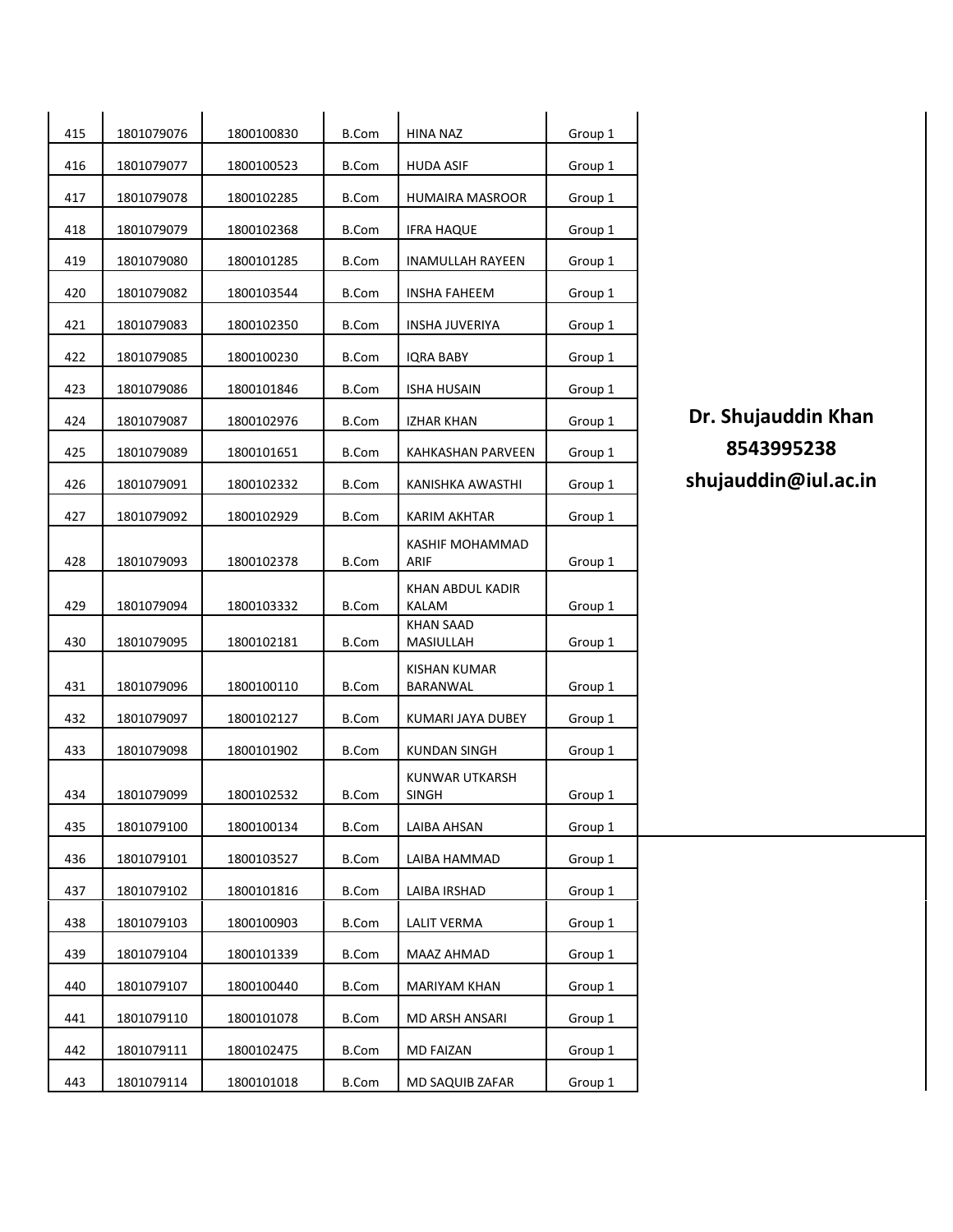| 444 | 1801079115 | 1800102349 | <b>B.Com</b> | MD SHAVEZ KHAN            | Group 1 |   |
|-----|------------|------------|--------------|---------------------------|---------|---|
| 445 | 1801079116 | 1800101674 | <b>B.Com</b> | MD. DANISH                | Group 1 |   |
| 446 | 1801079117 | 1800103230 | B.Com        | MD. FAIZAN KHAN           | Group 1 |   |
| 447 | 1801079119 | 1800102025 | B.Com        | MIRZA ANAS BAIG           | Group 1 |   |
| 448 | 1801079121 | 1800102507 | B.Com        | MOHAMMAD<br>ABDULLAH      | Group 1 |   |
| 449 | 1801079123 | 1800101182 | B.Com        | MOHAMMAD ANAS             | Group 1 |   |
| 450 | 1801079124 | 1800101646 | B.Com        | MOHAMMAD ASHAR            | Group 1 | M |
| 451 | 1801079125 | 1800101545 | <b>B.Com</b> | MOHAMMAD ASIM             | Group 1 |   |
| 452 | 1801079126 | 1800100122 | B.Com        | MOHAMMAD FAIZAN           | Group 1 | S |
| 453 | 1801079127 | 1800100641 | B.Com        | MOHAMMAD ISMAIL           | Group 1 |   |
| 454 | 1801079129 | 1800101218 | <b>B.Com</b> | MOHAMMAD<br>MUSTAFA       | Group 1 |   |
| 455 | 1801079130 | 1800103251 | B.Com        | MOHAMMAD SAMEER<br>ANSARI | Group 1 |   |
| 456 | 1801079132 | 1800100543 | B.Com        | MOHAMMAD SIDDIQ           | Group 1 |   |
| 457 | 1801079133 | 1800101317 | B.Com        | MOHAMMAD TAQI             | Group 1 |   |
|     |            |            |              |                           |         |   |
| 458 | 1801079134 | 1800100254 | B.Com        | MOHD AKRAM<br>MOHD AMAAN  | Group 1 |   |
| 459 | 1801079135 | 1800103194 | B.Com        | SHAIKH                    | Group 1 |   |
| 460 | 1801079136 | 1800100430 | B.Com        | MOHD AMAN<br>QURASHI      | Group 1 |   |
| 461 | 1801079138 | 1800101233 | B.Com        | MOHD ANAS                 | Group 1 |   |
| 462 | 1801079141 | 1800103249 | B.Com        | MOHD FAHAD                | Group 1 |   |
| 463 | 1801079142 | 1800102751 | B.Com        | <b>MOHD FAIZAN</b>        | Group 1 |   |
| 464 | 1801079143 | 1800101733 | <b>B.Com</b> | MOHD MASI ULLAH           | Group 1 |   |
| 465 | 1801079190 | 1800103309 | <b>B.Com</b> | RITHIK PATHAK             | Group 1 | N |
| 466 | 1801079219 | 1800103252 | B.Com        | SHAVEZ AHMAD<br>ANSARI    | Group 1 |   |
| 467 | 1801079239 | 1800103302 | <b>B.Com</b> | SURBHI TIWARI             | Group 1 | n |
| 468 | 1801079253 | 1800103286 | <b>B.Com</b> | <b>UMANG SINGH</b>        | Group 1 |   |
| 469 | 1801079267 | 1800104036 | <b>B.Com</b> | AYAZ AHMAD                | Group 1 |   |
| 470 | 1801079269 | 1800103942 | <b>B.Com</b> | SANAA TAUKEER             | Group 1 |   |
| 471 | 1801079270 | 1800104032 | <b>B.Com</b> | NOOR MOHAMMAD             | Group 1 |   |
| 472 | 1801038037 | 1800100609 | B.Com        | MD ARSHIL KHAN            | Group 2 |   |
| 473 | 1801079004 | 1800103567 | <b>B.Com</b> | ABDUL WAHID               | Group 2 |   |
|     |            |            |              |                           |         |   |

r. Shahab Ud Din <sup>1801079125</sup> <sup>1800101545</sup> B.Com MOHAMMAD ASIM Group 1 **9580624322** sudin@iul.ac.in

1s. Neyha Malik ANSARI Group 1 **9044914194** 1eyha@iul.ac.in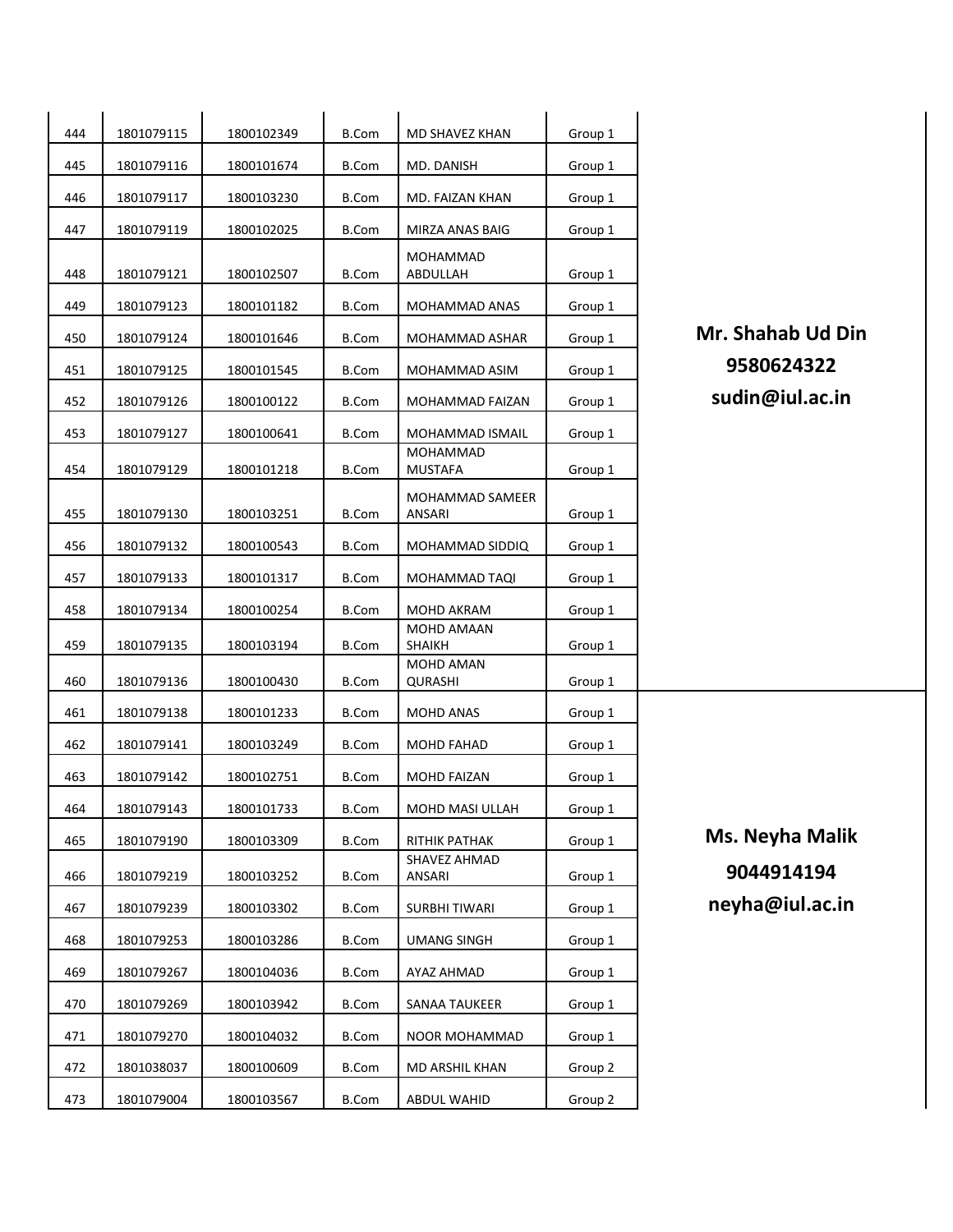| 474 | 1801079005 | 1800103461 | <b>B.Com</b> | ABDULLAH AFAQ<br>SHEIKH             | Group 2 |                   |
|-----|------------|------------|--------------|-------------------------------------|---------|-------------------|
| 475 | 1801079006 | 1800100401 | <b>B.Com</b> | ABDULLAH NAEEM                      | Group 2 |                   |
| 476 | 1801079015 | 1800103482 | B.Com        | AJAY KUMAR MANDAL                   | Group 2 |                   |
| 477 | 1801079025 | 1800103351 | <b>B.Com</b> | <b>AMAAN MARUFI</b>                 | Group 2 |                   |
| 478 | 1801079063 | 1800103878 | <b>B.Com</b> | FAROOQUI ZOYA                       | Group 2 |                   |
| 479 | 1801079067 | 1800103573 | <b>B.Com</b> | GUDDU KUMAR<br>YADAV                | Group 2 |                   |
| 480 | 1801079084 | 1800103394 | <b>B.Com</b> | INTIKHAB ALAM                       | Group 2 |                   |
| 481 | 1801079088 | 1800102622 | <b>B.Com</b> | <b>JATIN SINGH</b>                  | Group 2 |                   |
| 482 | 1801079090 | 1800103052 | <b>B.Com</b> | KAMRAN MEHDI                        | Group 2 |                   |
| 483 | 1801079105 | 1800102864 | <b>B.Com</b> | <b>MANU SINGH</b>                   | Group 2 |                   |
| 484 | 1801079106 | 1800103479 | <b>B.Com</b> | MARIA MUZAMMIL                      | Group 2 |                   |
| 485 | 1801079108 | 1800103701 | <b>B.Com</b> | <b>MASOOM AKHTAR</b>                | Group 2 |                   |
| 486 | 1801079109 | 1800103497 | <b>B.Com</b> | MD ARSALAN N<br>ANSARI              | Group 2 |                   |
| 487 | 1801079112 | 1800102598 | <b>B.Com</b> | MD MOBASSHIR FAIZ                   | Group 2 |                   |
| 488 | 1801079113 | 1800103620 | <b>B.Com</b> | MD NEHAL KHAN                       | Group 2 |                   |
| 489 | 1801079118 | 1800101526 | <b>B.Com</b> | <b>MEHVISH MALIK</b>                | Group 2 |                   |
| 490 | 1801079120 | 1800103343 | <b>B.Com</b> | MOH AMMAR SHAIKH                    | Group 2 |                   |
| 491 | 1801079122 | 1800103840 | <b>B.Com</b> | MOHAMMAD AMR                        | Group 2 |                   |
| 492 | 1801079128 | 1800102912 | <b>B.Com</b> | MOHAMMAD MAAZ<br><b>ANSARI</b>      | Group 2 |                   |
| 493 | 1801079131 | 1800103898 | <b>B.Com</b> | MOHAMMAD SHARIB<br><b>HASAN</b>     | Group 2 |                   |
| 494 | 1801079137 | 1800103856 | <b>B.Com</b> | MOHD AMMAN<br>SIDDIQUI              | Group 2 |                   |
| 495 | 1801079139 | 1800103843 | <b>B.Com</b> | MOHD ARMAN                          | Group 2 | Mr. Divesh Dutt   |
| 496 | 1801079140 | 1800102968 | <b>B.Com</b> | MOHD ASHRAF                         | Group 2 | 9807634379        |
| 497 | 1801079144 | 1800103867 | <b>B.Com</b> | MOHD SAIF HASHMI                    | Group 2 | diveshd@iul.ac.in |
| 498 | 1801079145 | 1800102056 | <b>B.Com</b> | <b>MOHD SAIF KHAN</b>               | Group 2 |                   |
| 499 | 1801079146 | 1800103844 | <b>B.Com</b> | MOHD SALMAN                         | Group 2 |                   |
| 500 | 1801079147 | 1800101886 | <b>B.Com</b> | <b>MOHD SARFARAZ</b><br><b>KHAN</b> | Group 2 |                   |
| 501 | 1801079148 | 1800103044 | <b>B.Com</b> | MOHD SHAHID                         | Group 2 |                   |
| 502 | 1801079149 | 1800103382 | <b>B.Com</b> | MOHD SUBHAN                         | Group 2 |                   |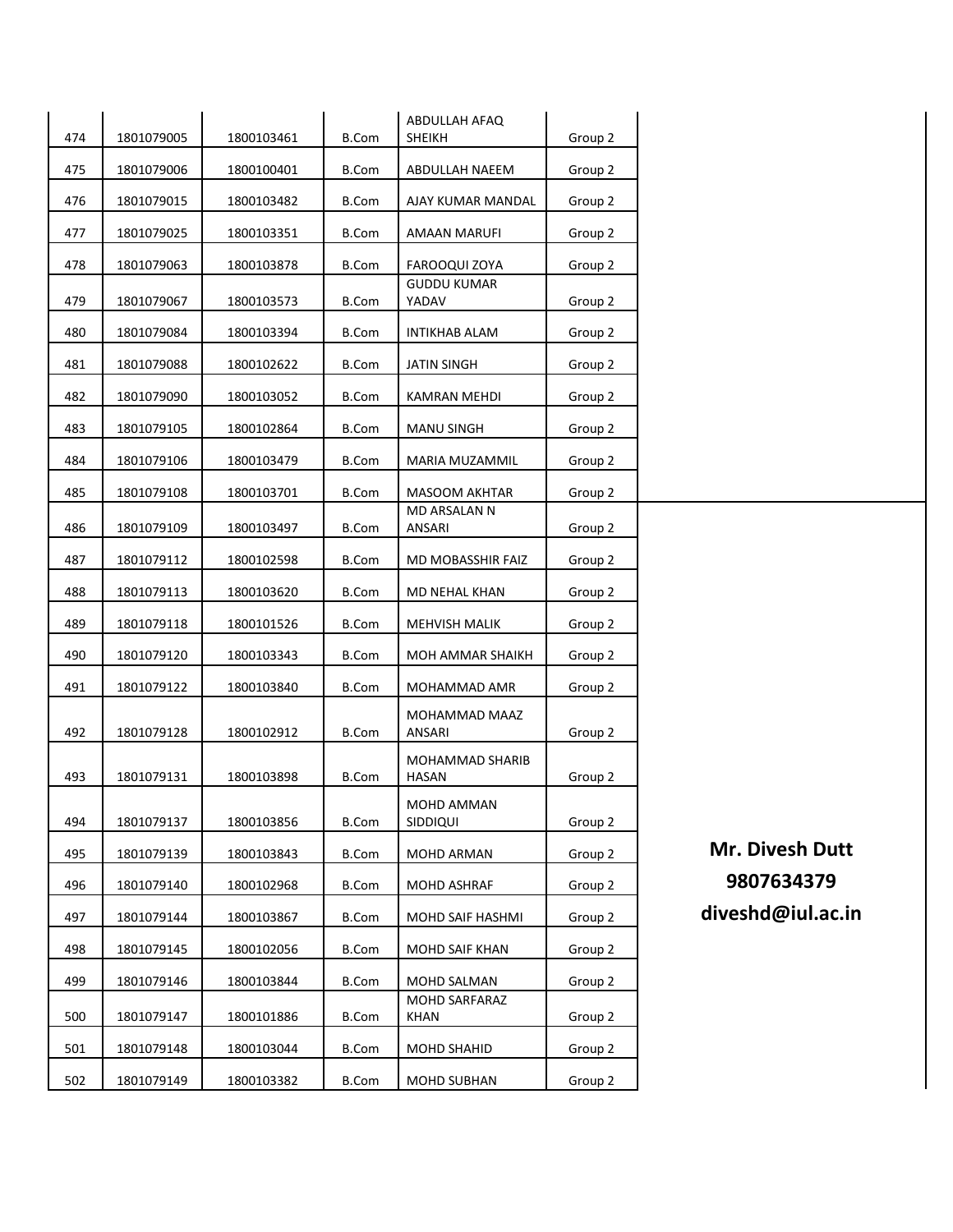| 503 | 1801079150 | 1800101540 | <b>B.Com</b> | MOHD TABISH KHAN               | Group 2 |                         |
|-----|------------|------------|--------------|--------------------------------|---------|-------------------------|
| 504 | 1801079151 | 1800101083 | <b>B.Com</b> | MOHD TALHA KHAN                | Group 2 |                         |
| 505 | 1801079152 | 1800100497 | <b>B.Com</b> | MOHD UMAIR                     | Group 2 |                         |
| 506 | 1801079153 | 1800102755 | <b>B.Com</b> | <b>MOHD YUSUF</b>              | Group 2 |                         |
| 507 | 1801079154 | 1800102790 | <b>B.Com</b> | MOHD ZAID KHAN                 | Group 2 |                         |
| 508 | 1801079155 | 1800101081 | <b>B.Com</b> | MOHD ZUBAIR                    | Group 2 |                         |
| 509 | 1801079156 | 1800100477 | <b>B.Com</b> | MOHD. ALEEM                    | Group 2 |                         |
| 510 | 1801079157 | 1800100667 | <b>B.Com</b> | MOHD. AMAN SOHAIL              | Group 2 |                         |
| 511 | 1801079158 | 1800103538 | <b>B.Com</b> | MOHD. ASIF                     | Group 2 |                         |
| 512 | 1801079159 | 1800103021 | <b>B.Com</b> | MOHIBUL HASAN                  | Group 2 |                         |
| 513 | 1801079160 | 1800101678 | <b>B.Com</b> | MUHAMMAD ARSHAD                | Group 2 |                         |
| 514 | 1801079161 | 1800101639 | <b>B.Com</b> | MUSKAAN CHAUHAN                | Group 2 |                         |
| 515 | 1801079162 | 1800102658 | <b>B.Com</b> | MUSKAN TANWANI                 | Group 2 |                         |
| 516 | 1801079163 | 1800101455 | <b>B.Com</b> | NAVNEET                        | Group 2 |                         |
| 517 | 1801079164 | 1800101613 | <b>B.Com</b> | NAWAZISH AFZA                  | Group 2 |                         |
| 518 | 1801079165 | 1800102201 | <b>B.Com</b> | <b>NAZIS KHAN</b>              | Group 2 |                         |
| 519 | 1801079166 | 1800101830 | <b>B.Com</b> | NEETU KUMARI                   | Group 2 | <b>Mr. Shadab Ahmad</b> |
| 520 | 1801079167 | 1800100833 | <b>B.Com</b> | NIDA FATMA                     | Group 2 | 9119934030              |
| 521 | 1801079168 | 1800100664 | <b>B.Com</b> | NIDA FIRDOUS                   | Group 2 | shadaba@iul.ac.in       |
| 522 | 1801079169 | 1800100925 | <b>B.Com</b> | NIDA NAZZ                      | Group 2 |                         |
| 523 | 1801079170 | 1800103847 | <b>B.Com</b> | NIDHI MISHRA                   | Group 2 |                         |
| 524 | 1801079171 | 1800101690 | B.Com        | NIKHIL SINGH                   | Group 2 |                         |
| 525 | 1801079172 | 1800101918 | <b>B.Com</b> | NIKITA BARNWAL                 | Group 2 |                         |
| 526 | 1801079173 | 1800100510 | <b>B.Com</b> | <b>NOOR FATIMA</b>             | Group 2 |                         |
| 527 | 1801079174 | 1800101191 | <b>B.Com</b> | <b>NOOR FATIMA</b>             | Group 2 |                         |
| 528 | 1801079175 | 1800102276 | <b>B.Com</b> | OMKAR KUNWAR                   | Group 2 |                         |
| 529 | 1801079176 | 1800102625 | <b>B.Com</b> | <b>OSAMA NOMANI</b>            | Group 2 |                         |
| 530 | 1801079177 | 1800102742 | <b>B.Com</b> | PALLAVI VERMA                  | Group 2 |                         |
| 531 | 1801079178 | 1800101527 | <b>B.Com</b> | PRADUMAN KUMAR<br><b>SINGH</b> | Group 2 |                         |
| 532 | 1801079179 | 1800100407 | <b>B.Com</b> | PRASHANT DUBEY                 | Group 2 |                         |
| 533 | 1801079180 | 1800102767 | <b>B.Com</b> | PRASHANT SINGH                 | Group 2 |                         |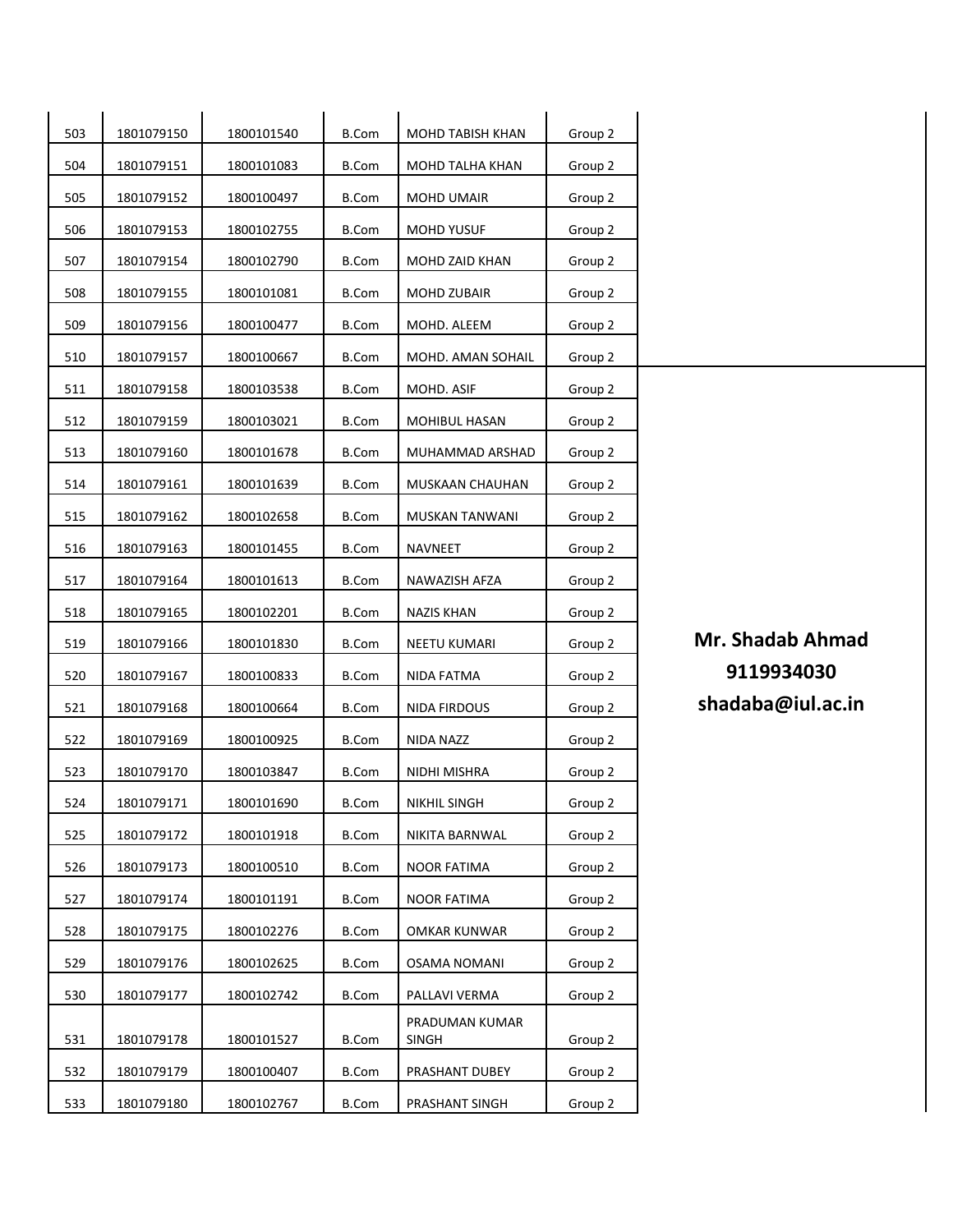| 534 | 1801079181 | 1800101353 | <b>B.Com</b> | PRATIK KUMAR                 | Group 2 |                   |
|-----|------------|------------|--------------|------------------------------|---------|-------------------|
| 535 | 1801079182 | 1800101801 | <b>B.Com</b> | QURRATULAIN<br>MOHAMMAD ARSH | Group 2 |                   |
|     |            |            |              | RAJAT KUMAR                  |         |                   |
| 536 | 1801079183 | 1800101494 | <b>B.Com</b> | SRIVASTAVA                   | Group 2 |                   |
| 537 | 1801079184 | 1800102366 | <b>B.Com</b> | RAJAT TIWARI                 | Group 2 |                   |
| 538 | 1801079185 | 1800100613 | <b>B.Com</b> | RAMSHA ZAMAN                 | Group 2 |                   |
| 539 | 1801079186 | 1800102964 | <b>B.Com</b> | RASHEED AHMAD                | Group 2 |                   |
| 540 | 1801079187 | 1800100268 | <b>B.Com</b> | <b>RAYAN MUBASHIR</b>        | Group 2 |                   |
| 541 | 1801079188 | 1800101775 | <b>B.Com</b> | <b>RIFAN KHAN</b>            | Group 2 |                   |
| 542 | 1801079189 | 1800103163 | <b>B.Com</b> | RITESH YADAV                 | Group 2 |                   |
| 543 | 1801079191 | 1800100272 | <b>B.Com</b> | S M ALI RAZA                 | Group 2 |                   |
| 544 | 1801079192 | 1800102225 | <b>B.Com</b> | SACHIN SINGH                 | Group 2 |                   |
| 545 | 1801079193 | 1800100779 | <b>B.Com</b> | SADAF FATIMA                 | Group 2 |                   |
| 546 | 1801079194 | 1800103036 | <b>B.Com</b> | <b>SAIF ALI</b>              | Group 2 |                   |
| 547 | 1801079195 | 1800102934 | <b>B.Com</b> | <b>SAIF KHAN</b>             | Group 2 |                   |
|     |            |            |              | SAJIDUR RAHMAN               |         | Mr. Ehsanul Haq   |
| 548 | 1801079196 | 1800103700 | <b>B.Com</b> | ANSARI                       | Group 2 |                   |
| 549 | 1801079197 | 1800102740 | <b>B.Com</b> | SALMAN AHMAD                 | Group 2 | 9580254185        |
| 550 | 1801079198 | 1800102255 | <b>B.Com</b> | SAMEER KHAN                  | Group 2 | ehsanul@iul.ac.in |
| 551 | 1801079199 | 1800102733 | <b>B.Com</b> | SAMEERA ANSARI               | Group 2 |                   |
| 552 | 1801079200 | 1800102250 | <b>B.Com</b> | SAMI AKHTAR                  | Group 2 |                   |
| 553 | 1801079201 | 1800101498 | B.Com        | SANA AKRAM                   | Group 2 |                   |
| 554 | 1801079202 | 1800102336 | <b>B.Com</b> | SANIYA SIDDIQUI              | Group 2 |                   |
| 555 | 1801079203 | 1800100586 | <b>B.Com</b> | SAQIB ANWAR                  | Group 2 |                   |
| 556 | 1801079204 | 1800101345 | <b>B.Com</b> | SARVESH KUMAR                | Group 2 |                   |
| 557 | 1801079205 | 1800100356 | <b>B.Com</b> | SATTAR ALAM                  | Group 2 |                   |
| 558 | 1801079206 | 1800100325 | <b>B.Com</b> | SAURABH VERMA                | Group 2 |                   |
| 559 | 1801079207 | 1800100692 | <b>B.Com</b> | SAZZAD AHMAD<br>ANSARI       | Group 2 |                   |
| 560 | 1801079208 | 1800103661 | <b>B.Com</b> | <b>SCALLY SHAKYA</b>         | Group 2 |                   |
| 561 | 1801079209 | 1800101750 | <b>B.Com</b> | SHAFAQUE KHAN                | Group 2 |                   |
| 562 | 1801079210 | 1800100150 | <b>B.Com</b> | SHAFAQUE PARVEEN             | Group 2 |                   |
| 563 | 1801079211 | 1800100282 | <b>B.Com</b> | SHAGUN DUBEY                 | Group 2 |                   |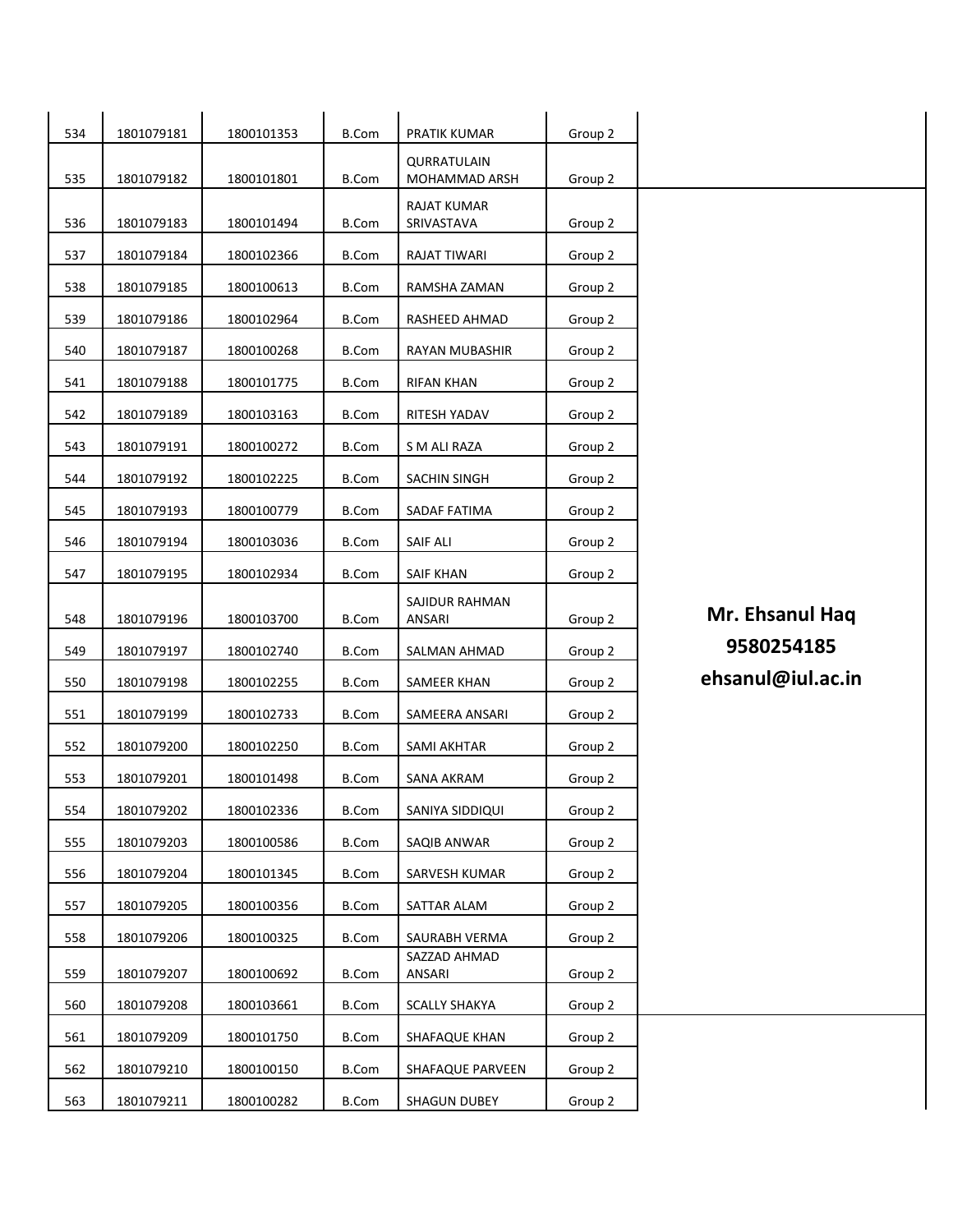| 564<br>1801079212<br>1800103537<br><b>B.Com</b><br>Group 2<br>SHAHAB UDDIN<br>565<br>1801079213<br>1800103354<br><b>B.Com</b><br>SHAHBAZ SIDDIQUI<br>Group 2<br>566<br>1801079214<br>1800100299<br><b>B.Com</b><br><b>SHAHID KHAN</b><br>Group 2<br>SHAIKH AJWAD<br>567<br>1801079215<br>1800103738<br><b>B.Com</b><br>Group 2<br><b>MASOOD</b><br>568<br>1801079216<br>1800101669<br><b>B.Com</b><br>Group 2<br>SHAIKH SAFAT<br>SHAILESH PRATAP<br>569<br>1801079217<br><b>B.Com</b><br>Group 2<br>1800103861<br><b>SINGH</b><br>570<br><b>B.Com</b><br>1801079218<br>1800101735<br>SHAMAN PARVEEN<br>Group 2<br>571<br>1801079220<br>Group 2<br>1800101450<br>B.Com<br>SHAZIA QURAISHI<br>572<br>1801079221<br>1800100493<br><b>B.Com</b><br>Group 2<br>SHAZIYA BANO<br>SHEIKH NAZNEEN<br>573<br>1801079222<br><b>B.Com</b><br>1800102031<br><b>FATMA</b><br>Group 2<br>Ms. Fa<br>574<br>1801079223<br>1800102187<br><b>B.Com</b><br>Group 2<br>SHIKHAR MISHRA<br>79<br>1801079224<br><b>B.Com</b><br>Group 2<br>575<br>1800101518<br>SHIREEN FATIMA<br>farhe<br>576<br>1801079225<br>1800102962<br><b>B.Com</b><br>Group 2<br>SHIRISH KUMAR<br>577<br>1801079226<br>1800102659<br><b>B.Com</b><br>SHIVAM SINGH<br>Group 2<br>578<br>1801079227<br><b>B.Com</b><br>1800103508<br>SHIVANGI VERMA<br>Group 2<br>579<br>1801079228<br>1800100526<br><b>B.Com</b><br>SHOAIB ALAM<br>Group 2<br>580<br>1801079229<br>1800103769<br><b>B.Com</b><br>Group 2<br>SHREYA GUPTA<br>581<br>1801079230<br><b>B.Com</b><br>Group 2<br>1800103658<br>SHREYA SINGH<br>582<br>1801079231<br><b>B.Com</b><br>Group 2<br>1800101318<br>SHUBHAM VERMA<br>SHWETA SINGH<br>583<br>1801079232<br>1800101712<br>YADAV<br>Group 2<br><b>B.Com</b><br>1801079233<br>1800101216<br>584<br><b>B.Com</b><br>SIDRA FATIMA<br>Group 2<br>585<br>1801079234<br>1800100786<br><b>B.Com</b><br>SIMRAN SIDDIQUI<br>Group 2<br>586<br>1801079235<br><b>B.Com</b><br>Group 2<br>1800101925<br><b>SUMIT MISHRA</b><br>Ms. Mu<br>587<br>1801079236<br>1800100803<br><b>B.Com</b><br>Group 2<br>SUNIDHI SINGH<br>73<br>588<br>1801079237<br>1800102490<br><b>B.Com</b><br>Group 2<br>SUPRIYA SOUMYA<br>589<br>1801079238<br>1800102603<br><b>B.Com</b><br>Group 2<br>SURAJ YADAV<br>590<br>1801079240<br>1800103003<br><b>B.Com</b><br><b>SWAPNIL TIWARI</b><br>Group 2<br>591<br>1801079241<br>1800101072<br><b>B.Com</b><br>SYED ARHAM OBAID<br>Group 2<br><b>SYED INTEKHAB</b><br>592<br>1801079242<br>Group 2<br>1800101483<br><b>B.Com</b><br><b>MEHNDI</b> |       |  |  |  |
|-----------------------------------------------------------------------------------------------------------------------------------------------------------------------------------------------------------------------------------------------------------------------------------------------------------------------------------------------------------------------------------------------------------------------------------------------------------------------------------------------------------------------------------------------------------------------------------------------------------------------------------------------------------------------------------------------------------------------------------------------------------------------------------------------------------------------------------------------------------------------------------------------------------------------------------------------------------------------------------------------------------------------------------------------------------------------------------------------------------------------------------------------------------------------------------------------------------------------------------------------------------------------------------------------------------------------------------------------------------------------------------------------------------------------------------------------------------------------------------------------------------------------------------------------------------------------------------------------------------------------------------------------------------------------------------------------------------------------------------------------------------------------------------------------------------------------------------------------------------------------------------------------------------------------------------------------------------------------------------------------------------------------------------------------------------------------------------------------------------------------------------------------------------------------------------------------------------------------------------------------------------------------------------------------------------------------------------------------------------------------------------------------------------------------------------------------------------------------------------------------------------------------------|-------|--|--|--|
|                                                                                                                                                                                                                                                                                                                                                                                                                                                                                                                                                                                                                                                                                                                                                                                                                                                                                                                                                                                                                                                                                                                                                                                                                                                                                                                                                                                                                                                                                                                                                                                                                                                                                                                                                                                                                                                                                                                                                                                                                                                                                                                                                                                                                                                                                                                                                                                                                                                                                                                             |       |  |  |  |
|                                                                                                                                                                                                                                                                                                                                                                                                                                                                                                                                                                                                                                                                                                                                                                                                                                                                                                                                                                                                                                                                                                                                                                                                                                                                                                                                                                                                                                                                                                                                                                                                                                                                                                                                                                                                                                                                                                                                                                                                                                                                                                                                                                                                                                                                                                                                                                                                                                                                                                                             |       |  |  |  |
|                                                                                                                                                                                                                                                                                                                                                                                                                                                                                                                                                                                                                                                                                                                                                                                                                                                                                                                                                                                                                                                                                                                                                                                                                                                                                                                                                                                                                                                                                                                                                                                                                                                                                                                                                                                                                                                                                                                                                                                                                                                                                                                                                                                                                                                                                                                                                                                                                                                                                                                             |       |  |  |  |
|                                                                                                                                                                                                                                                                                                                                                                                                                                                                                                                                                                                                                                                                                                                                                                                                                                                                                                                                                                                                                                                                                                                                                                                                                                                                                                                                                                                                                                                                                                                                                                                                                                                                                                                                                                                                                                                                                                                                                                                                                                                                                                                                                                                                                                                                                                                                                                                                                                                                                                                             |       |  |  |  |
|                                                                                                                                                                                                                                                                                                                                                                                                                                                                                                                                                                                                                                                                                                                                                                                                                                                                                                                                                                                                                                                                                                                                                                                                                                                                                                                                                                                                                                                                                                                                                                                                                                                                                                                                                                                                                                                                                                                                                                                                                                                                                                                                                                                                                                                                                                                                                                                                                                                                                                                             |       |  |  |  |
|                                                                                                                                                                                                                                                                                                                                                                                                                                                                                                                                                                                                                                                                                                                                                                                                                                                                                                                                                                                                                                                                                                                                                                                                                                                                                                                                                                                                                                                                                                                                                                                                                                                                                                                                                                                                                                                                                                                                                                                                                                                                                                                                                                                                                                                                                                                                                                                                                                                                                                                             |       |  |  |  |
|                                                                                                                                                                                                                                                                                                                                                                                                                                                                                                                                                                                                                                                                                                                                                                                                                                                                                                                                                                                                                                                                                                                                                                                                                                                                                                                                                                                                                                                                                                                                                                                                                                                                                                                                                                                                                                                                                                                                                                                                                                                                                                                                                                                                                                                                                                                                                                                                                                                                                                                             |       |  |  |  |
|                                                                                                                                                                                                                                                                                                                                                                                                                                                                                                                                                                                                                                                                                                                                                                                                                                                                                                                                                                                                                                                                                                                                                                                                                                                                                                                                                                                                                                                                                                                                                                                                                                                                                                                                                                                                                                                                                                                                                                                                                                                                                                                                                                                                                                                                                                                                                                                                                                                                                                                             |       |  |  |  |
|                                                                                                                                                                                                                                                                                                                                                                                                                                                                                                                                                                                                                                                                                                                                                                                                                                                                                                                                                                                                                                                                                                                                                                                                                                                                                                                                                                                                                                                                                                                                                                                                                                                                                                                                                                                                                                                                                                                                                                                                                                                                                                                                                                                                                                                                                                                                                                                                                                                                                                                             |       |  |  |  |
|                                                                                                                                                                                                                                                                                                                                                                                                                                                                                                                                                                                                                                                                                                                                                                                                                                                                                                                                                                                                                                                                                                                                                                                                                                                                                                                                                                                                                                                                                                                                                                                                                                                                                                                                                                                                                                                                                                                                                                                                                                                                                                                                                                                                                                                                                                                                                                                                                                                                                                                             |       |  |  |  |
|                                                                                                                                                                                                                                                                                                                                                                                                                                                                                                                                                                                                                                                                                                                                                                                                                                                                                                                                                                                                                                                                                                                                                                                                                                                                                                                                                                                                                                                                                                                                                                                                                                                                                                                                                                                                                                                                                                                                                                                                                                                                                                                                                                                                                                                                                                                                                                                                                                                                                                                             |       |  |  |  |
|                                                                                                                                                                                                                                                                                                                                                                                                                                                                                                                                                                                                                                                                                                                                                                                                                                                                                                                                                                                                                                                                                                                                                                                                                                                                                                                                                                                                                                                                                                                                                                                                                                                                                                                                                                                                                                                                                                                                                                                                                                                                                                                                                                                                                                                                                                                                                                                                                                                                                                                             |       |  |  |  |
|                                                                                                                                                                                                                                                                                                                                                                                                                                                                                                                                                                                                                                                                                                                                                                                                                                                                                                                                                                                                                                                                                                                                                                                                                                                                                                                                                                                                                                                                                                                                                                                                                                                                                                                                                                                                                                                                                                                                                                                                                                                                                                                                                                                                                                                                                                                                                                                                                                                                                                                             |       |  |  |  |
|                                                                                                                                                                                                                                                                                                                                                                                                                                                                                                                                                                                                                                                                                                                                                                                                                                                                                                                                                                                                                                                                                                                                                                                                                                                                                                                                                                                                                                                                                                                                                                                                                                                                                                                                                                                                                                                                                                                                                                                                                                                                                                                                                                                                                                                                                                                                                                                                                                                                                                                             |       |  |  |  |
|                                                                                                                                                                                                                                                                                                                                                                                                                                                                                                                                                                                                                                                                                                                                                                                                                                                                                                                                                                                                                                                                                                                                                                                                                                                                                                                                                                                                                                                                                                                                                                                                                                                                                                                                                                                                                                                                                                                                                                                                                                                                                                                                                                                                                                                                                                                                                                                                                                                                                                                             |       |  |  |  |
|                                                                                                                                                                                                                                                                                                                                                                                                                                                                                                                                                                                                                                                                                                                                                                                                                                                                                                                                                                                                                                                                                                                                                                                                                                                                                                                                                                                                                                                                                                                                                                                                                                                                                                                                                                                                                                                                                                                                                                                                                                                                                                                                                                                                                                                                                                                                                                                                                                                                                                                             |       |  |  |  |
|                                                                                                                                                                                                                                                                                                                                                                                                                                                                                                                                                                                                                                                                                                                                                                                                                                                                                                                                                                                                                                                                                                                                                                                                                                                                                                                                                                                                                                                                                                                                                                                                                                                                                                                                                                                                                                                                                                                                                                                                                                                                                                                                                                                                                                                                                                                                                                                                                                                                                                                             |       |  |  |  |
|                                                                                                                                                                                                                                                                                                                                                                                                                                                                                                                                                                                                                                                                                                                                                                                                                                                                                                                                                                                                                                                                                                                                                                                                                                                                                                                                                                                                                                                                                                                                                                                                                                                                                                                                                                                                                                                                                                                                                                                                                                                                                                                                                                                                                                                                                                                                                                                                                                                                                                                             |       |  |  |  |
|                                                                                                                                                                                                                                                                                                                                                                                                                                                                                                                                                                                                                                                                                                                                                                                                                                                                                                                                                                                                                                                                                                                                                                                                                                                                                                                                                                                                                                                                                                                                                                                                                                                                                                                                                                                                                                                                                                                                                                                                                                                                                                                                                                                                                                                                                                                                                                                                                                                                                                                             |       |  |  |  |
|                                                                                                                                                                                                                                                                                                                                                                                                                                                                                                                                                                                                                                                                                                                                                                                                                                                                                                                                                                                                                                                                                                                                                                                                                                                                                                                                                                                                                                                                                                                                                                                                                                                                                                                                                                                                                                                                                                                                                                                                                                                                                                                                                                                                                                                                                                                                                                                                                                                                                                                             |       |  |  |  |
|                                                                                                                                                                                                                                                                                                                                                                                                                                                                                                                                                                                                                                                                                                                                                                                                                                                                                                                                                                                                                                                                                                                                                                                                                                                                                                                                                                                                                                                                                                                                                                                                                                                                                                                                                                                                                                                                                                                                                                                                                                                                                                                                                                                                                                                                                                                                                                                                                                                                                                                             |       |  |  |  |
|                                                                                                                                                                                                                                                                                                                                                                                                                                                                                                                                                                                                                                                                                                                                                                                                                                                                                                                                                                                                                                                                                                                                                                                                                                                                                                                                                                                                                                                                                                                                                                                                                                                                                                                                                                                                                                                                                                                                                                                                                                                                                                                                                                                                                                                                                                                                                                                                                                                                                                                             |       |  |  |  |
|                                                                                                                                                                                                                                                                                                                                                                                                                                                                                                                                                                                                                                                                                                                                                                                                                                                                                                                                                                                                                                                                                                                                                                                                                                                                                                                                                                                                                                                                                                                                                                                                                                                                                                                                                                                                                                                                                                                                                                                                                                                                                                                                                                                                                                                                                                                                                                                                                                                                                                                             |       |  |  |  |
|                                                                                                                                                                                                                                                                                                                                                                                                                                                                                                                                                                                                                                                                                                                                                                                                                                                                                                                                                                                                                                                                                                                                                                                                                                                                                                                                                                                                                                                                                                                                                                                                                                                                                                                                                                                                                                                                                                                                                                                                                                                                                                                                                                                                                                                                                                                                                                                                                                                                                                                             |       |  |  |  |
|                                                                                                                                                                                                                                                                                                                                                                                                                                                                                                                                                                                                                                                                                                                                                                                                                                                                                                                                                                                                                                                                                                                                                                                                                                                                                                                                                                                                                                                                                                                                                                                                                                                                                                                                                                                                                                                                                                                                                                                                                                                                                                                                                                                                                                                                                                                                                                                                                                                                                                                             |       |  |  |  |
|                                                                                                                                                                                                                                                                                                                                                                                                                                                                                                                                                                                                                                                                                                                                                                                                                                                                                                                                                                                                                                                                                                                                                                                                                                                                                                                                                                                                                                                                                                                                                                                                                                                                                                                                                                                                                                                                                                                                                                                                                                                                                                                                                                                                                                                                                                                                                                                                                                                                                                                             | mubas |  |  |  |
|                                                                                                                                                                                                                                                                                                                                                                                                                                                                                                                                                                                                                                                                                                                                                                                                                                                                                                                                                                                                                                                                                                                                                                                                                                                                                                                                                                                                                                                                                                                                                                                                                                                                                                                                                                                                                                                                                                                                                                                                                                                                                                                                                                                                                                                                                                                                                                                                                                                                                                                             |       |  |  |  |
|                                                                                                                                                                                                                                                                                                                                                                                                                                                                                                                                                                                                                                                                                                                                                                                                                                                                                                                                                                                                                                                                                                                                                                                                                                                                                                                                                                                                                                                                                                                                                                                                                                                                                                                                                                                                                                                                                                                                                                                                                                                                                                                                                                                                                                                                                                                                                                                                                                                                                                                             |       |  |  |  |
|                                                                                                                                                                                                                                                                                                                                                                                                                                                                                                                                                                                                                                                                                                                                                                                                                                                                                                                                                                                                                                                                                                                                                                                                                                                                                                                                                                                                                                                                                                                                                                                                                                                                                                                                                                                                                                                                                                                                                                                                                                                                                                                                                                                                                                                                                                                                                                                                                                                                                                                             |       |  |  |  |

 arheen Siddiqui <sup>1801079224</sup> <sup>1800101518</sup> B.Com SHIREEN FATIMA Group 2 **7905952762** ens@iul.ac.in@

**1basshara Hasan** 39 865 3786  $s$ hara@iul.ac.in